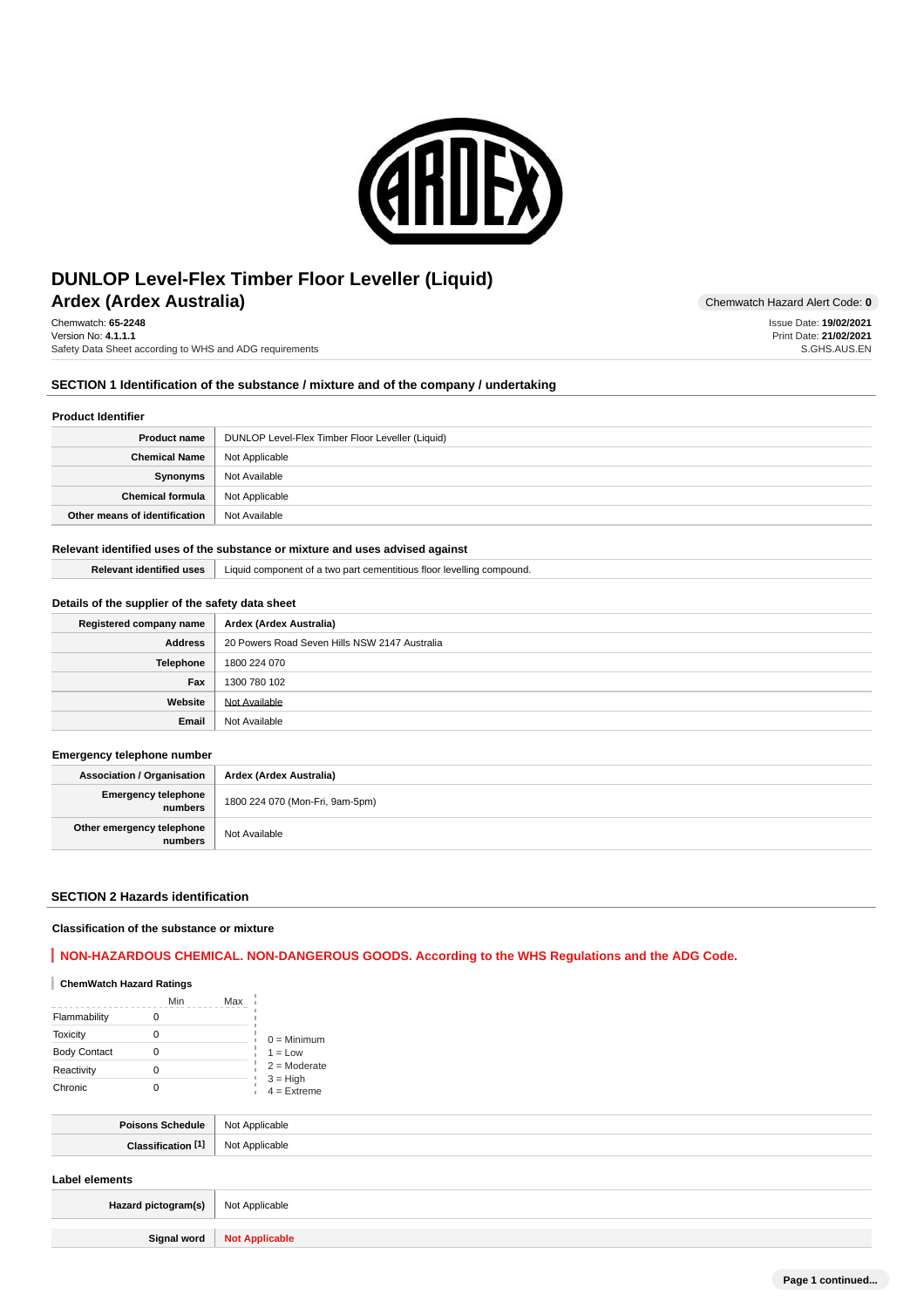# **Hazard statement(s)**

Not Applicable

### **Precautionary statement(s) Prevention** Not Applicable

**Precautionary statement(s) Response**

Not Applicable

### **Precautionary statement(s) Storage** Not Applicable

# **Precautionary statement(s) Disposal**

Not Applicable

# **SECTION 3 Composition / information on ingredients**

#### **Substances**

See section below for composition of Mixtures

### **Mixtures**

| <b>CAS No</b> | %[weight] | Name                                       |
|---------------|-----------|--------------------------------------------|
| Not Available | $30$      | polymer nonhazardous                       |
| Not Available | balance   | Ingredients determined not to be hazardous |

### **SECTION 4 First aid measures**

#### **Description of first aid measures**

| <b>Eye Contact</b>  | If this product comes in contact with eyes:<br>▶ Wash out immediately with water.<br>If irritation continues, seek medical attention.<br>Removal of contact lenses after an eye injury should only be undertaken by skilled personnel. |
|---------------------|----------------------------------------------------------------------------------------------------------------------------------------------------------------------------------------------------------------------------------------|
| <b>Skin Contact</b> | If skin or hair contact occurs:<br>Flush skin and hair with running water (and soap if available).<br>Seek medical attention in event of irritation.                                                                                   |
| Inhalation          | If fumes, aerosols or combustion products are inhaled remove from contaminated area.<br>Other measures are usually unnecessary.                                                                                                        |
| Ingestion           | Immediately give a glass of water.<br>First aid is not generally required. If in doubt, contact a Poisons Information Centre or a doctor.                                                                                              |

#### **Indication of any immediate medical attention and special treatment needed**

Treat symptomatically.

### **SECTION 5 Firefighting measures**

### **Extinguishing media**

The product contains a substantial proportion of water, therefore there are no restrictions on the type of extinguishing media which may be used. Choice of extinguishing media should take into account surrounding areas.

Though the material is non-combustible, evaporation of water from the mixture, caused by the heat of nearby fire, may produce floating layers of combustible substances. In such an event consider:

 $\cdot$  foam.

### **Special hazards arising from the substrate or mixture**

**Fire Incompatibility** None known.

**Advice for firefighters**

| <b>Fire Fighting</b>         | Alert Fire Brigade and tell them location and nature of hazard.<br>▶ Wear breathing apparatus plus protective gloves in the event of a fire.<br>Prevent, by any means available, spillage from entering drains or water courses.<br>Use fire fighting procedures suitable for surrounding area.                                                                                                                                                                     |
|------------------------------|---------------------------------------------------------------------------------------------------------------------------------------------------------------------------------------------------------------------------------------------------------------------------------------------------------------------------------------------------------------------------------------------------------------------------------------------------------------------|
| <b>Fire/Explosion Hazard</b> | The material is not readily combustible under normal conditions.<br>However, it will break down under fire conditions and the organic component may burn.<br>Not considered to be a significant fire risk.<br>Heat may cause expansion or decomposition with violent rupture of containers.<br>Decomposes on heating and produces toxic fumes of:<br>carbon dioxide (CO2)<br>nitrogen oxides (NOx)<br>other pyrolysis products typical of burning organic material. |
| <b>HAZCHEM</b>               | Not Applicable                                                                                                                                                                                                                                                                                                                                                                                                                                                      |

### **SECTION 6 Accidental release measures**

**Personal precautions, protective equipment and emergency procedures**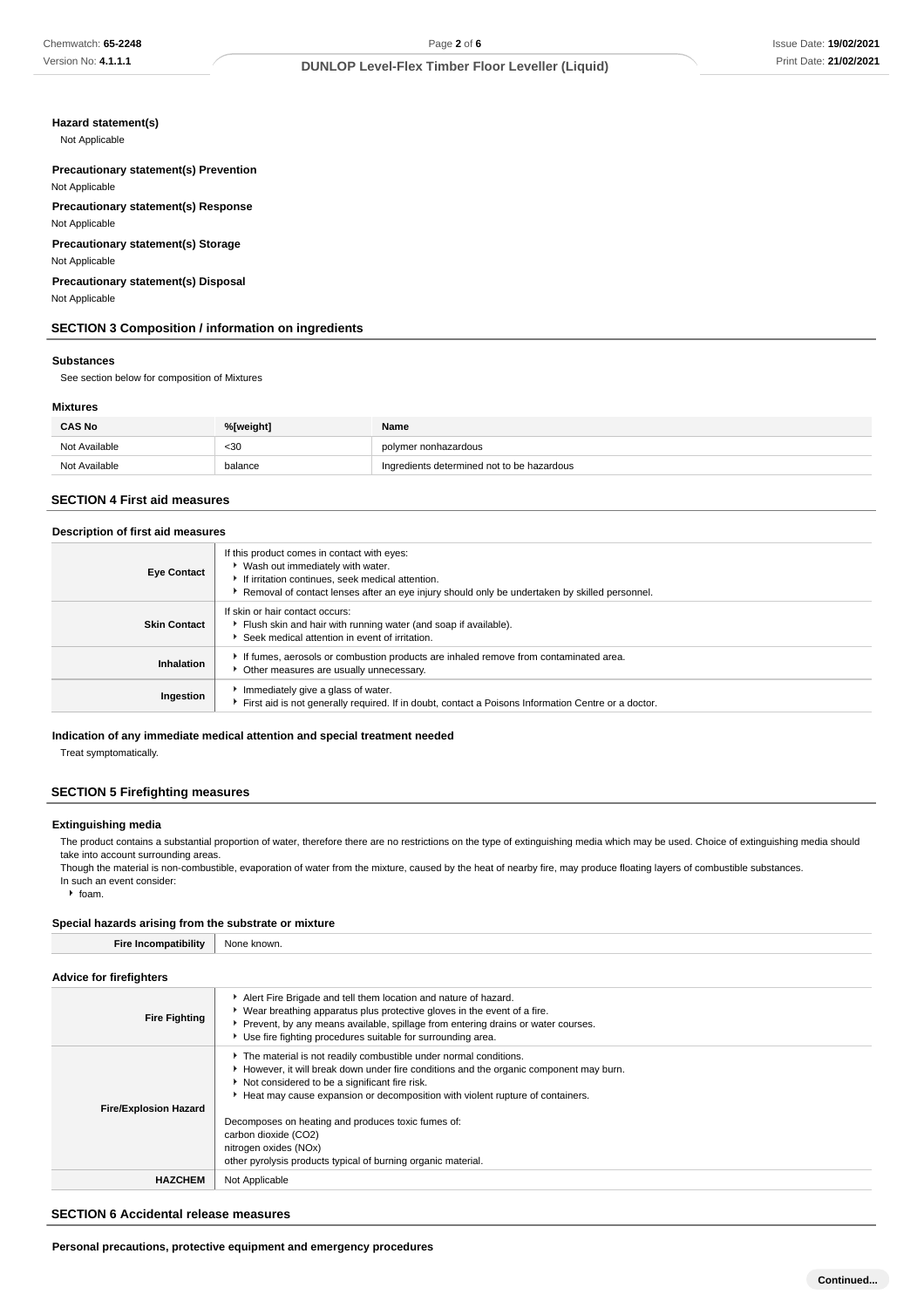See section 8

# **Environmental precautions**

See section 12

### **Methods and material for containment and cleaning up**

| <b>Minor Spills</b> | Clean up all spills immediately.<br>Avoid breathing vapours and contact with skin and eyes.<br>► Control personal contact with the substance, by using protective equipment.<br>* Contain and absorb spill with sand, earth, inert material or vermiculite. |
|---------------------|-------------------------------------------------------------------------------------------------------------------------------------------------------------------------------------------------------------------------------------------------------------|
| <b>Major Spills</b> | Minor hazard.<br>Clear area of personnel.<br>Alert Fire Brigade and tell them location and nature of hazard.<br>► Control personal contact with the substance, by using protective equipment as required.                                                   |

Personal Protective Equipment advice is contained in Section 8 of the SDS.

# **SECTION 7 Handling and storage**

| Precautions for safe handling |                                                                                                                                                                                       |  |  |  |
|-------------------------------|---------------------------------------------------------------------------------------------------------------------------------------------------------------------------------------|--|--|--|
| Safe handling                 | Limit all unnecessary personal contact.<br>▶ Wear protective clothing when risk of exposure occurs.<br>▶ Use in a well-ventilated area.<br>Avoid contact with incompatible materials. |  |  |  |
| Other information             | Store in original containers.<br>Keep containers securely sealed.<br>Store in a cool, dry, well-ventilated area.<br>Store away from incompatible materials and foodstuff containers.  |  |  |  |

# **Conditions for safe storage, including any incompatibilities**

| Suitable container             | • Polyethylene or polypropylene container.<br>Packing as recommended by manufacturer.<br>▶ Check all containers are clearly labelled and free from leaks. |  |  |  |
|--------------------------------|-----------------------------------------------------------------------------------------------------------------------------------------------------------|--|--|--|
| <b>Storage incompatibility</b> | None known                                                                                                                                                |  |  |  |

# **SECTION 8 Exposure controls / personal protection**

# **Control parameters**

# **Occupational Exposure Limits (OEL)**

# **INGREDIENT DATA**

Not Available

# **Emergency Limits**

| Ingredient                                                 | <b>Material name</b> | TEEL-1        | TEEL-2              | TEEL-3        |
|------------------------------------------------------------|----------------------|---------------|---------------------|---------------|
| <b>DUNLOP Level-Flex Timber</b><br>Floor Leveller (Liquid) | Not Available        | Not Available | Not Available       | Not Available |
|                                                            |                      |               |                     |               |
| Ingredient                                                 | <b>Original IDLH</b> |               | <b>Revised IDLH</b> |               |
| DUNLOP Level-Flex Timber<br>Floor Leveller (Liquid)        | Not Available        |               | Not Available       |               |

### **Exposure controls**

| Appropriate engineering<br>controls | Engineering controls are used to remove a hazard or place a barrier between the worker and the hazard. Well-designed engineering controls can<br>be highly effective in protecting workers and will typically be independent of worker interactions to provide this high level of protection.<br>The basic types of engineering controls are:<br>Process controls which involve changing the way a job activity or process is done to reduce the risk.<br>Enclosure and/or isolation of emission source which keeps a selected hazard "physically" away from the worker and ventilation that strategically<br>"adds" and "removes" air in the work environment. |
|-------------------------------------|-----------------------------------------------------------------------------------------------------------------------------------------------------------------------------------------------------------------------------------------------------------------------------------------------------------------------------------------------------------------------------------------------------------------------------------------------------------------------------------------------------------------------------------------------------------------------------------------------------------------------------------------------------------------|
| <b>Personal protection</b>          |                                                                                                                                                                                                                                                                                                                                                                                                                                                                                                                                                                                                                                                                 |
| Eye and face protection             | Safety glasses with side shields<br>Chemical goggles.<br>Contact lenses may pose a special hazard; soft contact lenses may absorb and concentrate irritants. A written policy document, describing<br>the wearing of lenses or restrictions on use, should be created for each workplace or task. This should include a review of lens absorption<br>and adsorption for the class of chemicals in use and an account of injury experience.                                                                                                                                                                                                                      |
| <b>Skin protection</b>              | See Hand protection below                                                                                                                                                                                                                                                                                                                                                                                                                                                                                                                                                                                                                                       |
| Hands/feet protection               | Wear general protective gloves, eg. light weight rubber gloves.<br>The selection of suitable gloves does not only depend on the material, but also on further marks of quality which vary from manufacturer to<br>manufacturer. Where the chemical is a preparation of several substances, the resistance of the glove material can not be calculated in advance<br>and has therefore to be checked prior to the application.<br>The exact break through time for substances has to be obtained from the manufacturer of the protective gloves and has to be observed when                                                                                      |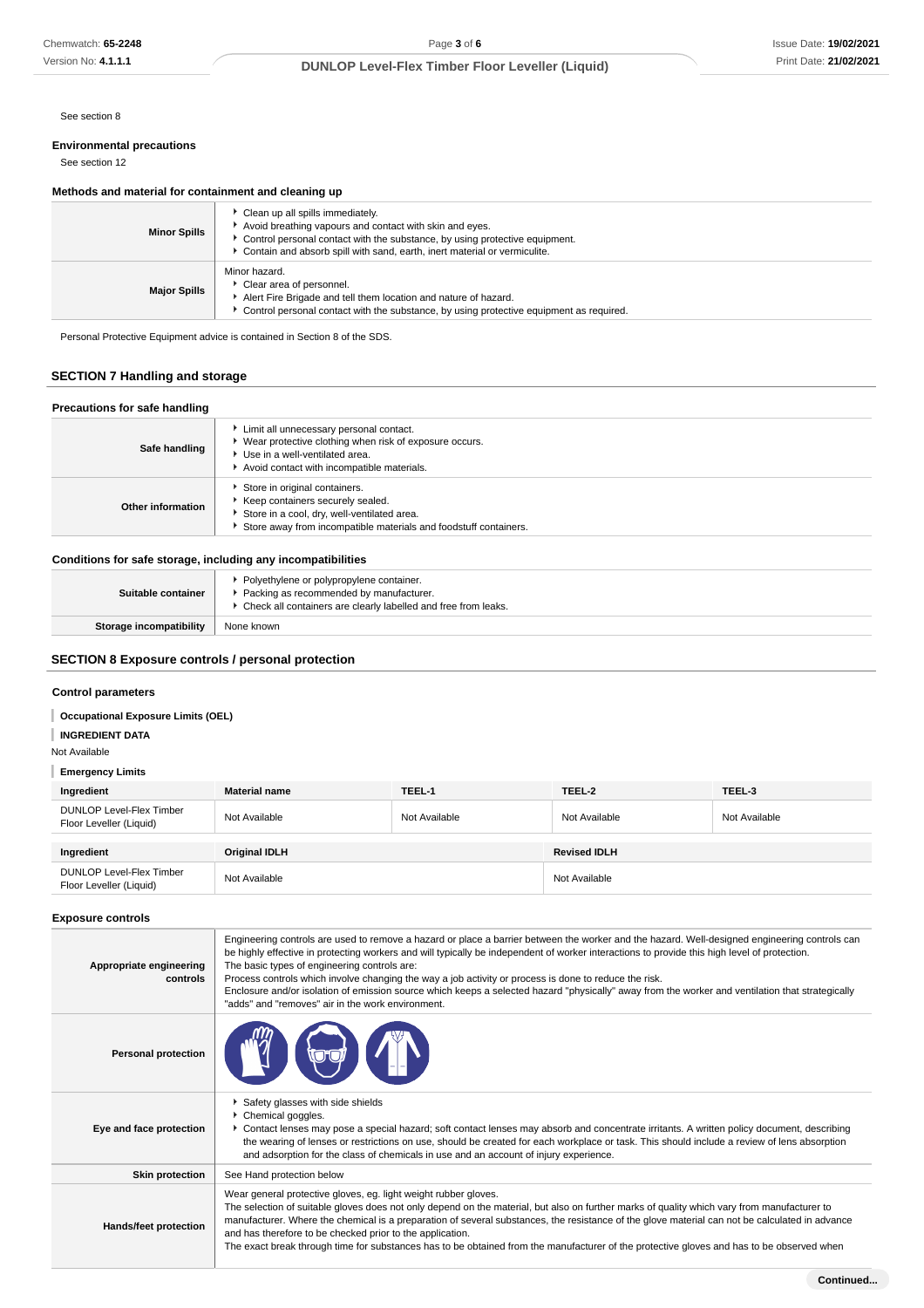|                        | making a final choice.<br>Personal hygiene is a key element of effective hand care.                                                |
|------------------------|------------------------------------------------------------------------------------------------------------------------------------|
| <b>Body protection</b> | See Other protection below                                                                                                         |
| Other protection       | No special equipment needed when handling small quantities.<br><b>OTHERWISE:</b><br>• Overalls.<br>Barrier cream.<br>Eyewash unit. |

# **SECTION 9 Physical and chemical properties**

# **Information on basic physical and chemical properties**

**Appearance** Milky white liquid with a characteristic odour; mixes with water.

| <b>Physical state</b>                             | Liquid         | Relative density (Water = $1$ )            | 1.0 approx.    |
|---------------------------------------------------|----------------|--------------------------------------------|----------------|
| Odour                                             | Not Available  | Partition coefficient n-octanol<br>/ water | Not Available  |
| <b>Odour threshold</b>                            | Not Available  | Auto-ignition temperature (°C)             | Not Applicable |
| pH (as supplied)                                  | Not Available  | <b>Decomposition temperature</b>           | Not Available  |
| Melting point / freezing point<br>(°C)            | Not Available  | <b>Viscosity (cSt)</b>                     | Not Available  |
| Initial boiling point and boiling<br>range $(°C)$ | 100 approx.    | Molecular weight (g/mol)                   | Not Applicable |
| Flash point (°C)                                  | Not Applicable | <b>Taste</b>                               | Not Available  |
| <b>Evaporation rate</b>                           | Not Available  | <b>Explosive properties</b>                | Not Available  |
| Flammability                                      | Not Applicable | <b>Oxidising properties</b>                | Not Available  |
| <b>Upper Explosive Limit (%)</b>                  | Not Applicable | Surface Tension (dyn/cm or<br>$mN/m$ )     | Not Available  |
| Lower Explosive Limit (%)                         | Not Applicable | <b>Volatile Component (%vol)</b>           | Not Available  |
| Vapour pressure (kPa)                             | Not Available  | Gas group                                  | Not Available  |
| Solubility in water                               | Miscible       | pH as a solution (1%)                      | Not Available  |
| Vapour density $(Air = 1)$                        | Not Available  | VOC g/L                                    | Not Available  |

# **SECTION 10 Stability and reactivity**

| Reactivity                            | See section 7                                                             |
|---------------------------------------|---------------------------------------------------------------------------|
| <b>Chemical stability</b>             | Product is considered stable and hazardous polymerisation will not occur. |
| Possibility of hazardous<br>reactions | See section 7                                                             |
| <b>Conditions to avoid</b>            | See section 7                                                             |
| Incompatible materials                | See section 7                                                             |
| Hazardous decomposition<br>products   | See section 5                                                             |

# **SECTION 11 Toxicological information**

### **Information on toxicological effects**

| Inhaled                         | Not normally a hazard due to non-volatile nature of product<br>The material is not thought to produce adverse health effects or irritation of the respiratory tract (as classified by EC Directives using animal<br>models). Nevertheless, good hygiene practice requires that exposure be kept to a minimum and that suitable control measures be used in an<br>occupational setting. |                   |   |
|---------------------------------|----------------------------------------------------------------------------------------------------------------------------------------------------------------------------------------------------------------------------------------------------------------------------------------------------------------------------------------------------------------------------------------|-------------------|---|
| Ingestion                       | The material has NOT been classified by EC Directives or other classification systems as "harmful by ingestion". This is because of the lack of<br>corroborating animal or human evidence.                                                                                                                                                                                             |                   |   |
| <b>Skin Contact</b>             | The material is not thought to produce adverse health effects or skin irritation following contact (as classified by EC Directives using animal<br>models). Nevertheless, good hygiene practice requires that exposure be kept to a minimum and that suitable gloves be used in an occupational<br>setting.                                                                            |                   |   |
| Eye                             | Although the liquid is not thought to be an irritant (as classified by EC Directives), direct contact with the eye may produce transient discomfort<br>characterised by tearing or conjunctival redness (as with windburn).                                                                                                                                                            |                   |   |
| <b>Chronic</b>                  | Long-term exposure to the product is not thought to produce chronic effects adverse to the health (as classified by EC Directives using animal<br>models); nevertheless exposure by all routes should be minimised as a matter of course.                                                                                                                                              |                   |   |
| <b>DUNLOP Level-Flex Timber</b> | <b>TOXICITY</b>                                                                                                                                                                                                                                                                                                                                                                        | <b>IRRITATION</b> |   |
| Floor Leveller (Liquid)         | Not Available                                                                                                                                                                                                                                                                                                                                                                          | Not Available     |   |
| Legend:                         | 1. Value obtained from Europe ECHA Registered Substances - Acute toxicity 2.* Value obtained from manufacturer's SDS. Unless otherwise<br>specified data extracted from RTECS - Register of Toxic Effect of chemical Substances                                                                                                                                                        |                   |   |
|                                 |                                                                                                                                                                                                                                                                                                                                                                                        |                   |   |
| <b>Acute Toxicity</b>           | ×                                                                                                                                                                                                                                                                                                                                                                                      | Carcinogenicity   | × |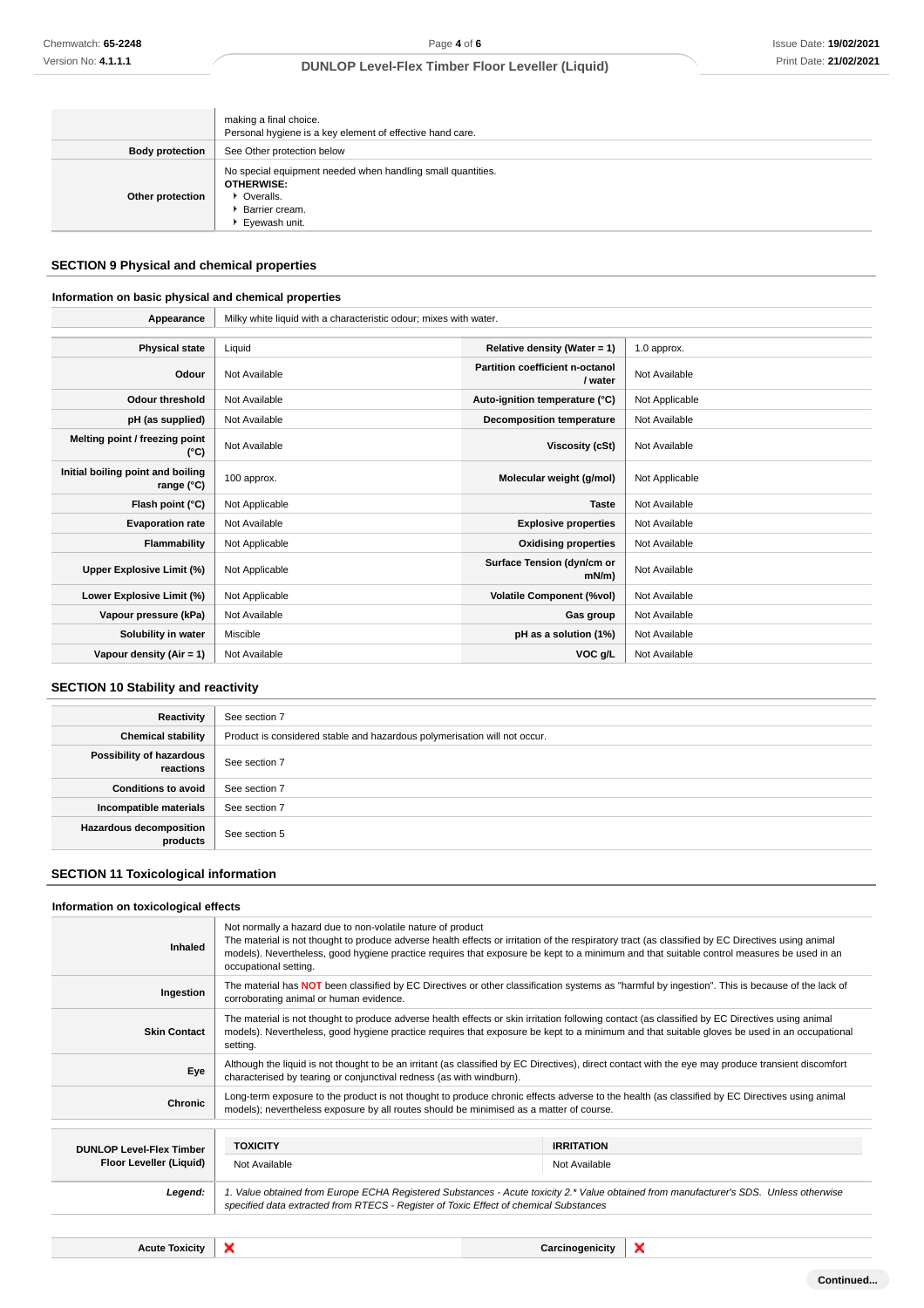| <b>Skin Irritation/Corrosion</b>            |   | Reproductivity                  |                                                                                                    |
|---------------------------------------------|---|---------------------------------|----------------------------------------------------------------------------------------------------|
| <b>Serious Eye Damage/Irritation</b>        |   | <b>STOT - Single Exposure</b>   |                                                                                                    |
| <b>Respiratory or Skin</b><br>sensitisation | ↗ | <b>STOT - Repeated Exposure</b> | ж                                                                                                  |
| Mutagenicity                                | ж | <b>Aspiration Hazard</b>        |                                                                                                    |
|                                             |   | Legend:                         | $\blacktriangleright$ - Data either not available or does not fill the criteria for classification |

 $\blacktriangleright$  – Data available to make classification

# **SECTION 12 Ecological information**

| <b>Toxicity</b>                                            |                  |                                                                                                                                                                                                                                                                                                                                                                                                 |                |                  |                  |
|------------------------------------------------------------|------------------|-------------------------------------------------------------------------------------------------------------------------------------------------------------------------------------------------------------------------------------------------------------------------------------------------------------------------------------------------------------------------------------------------|----------------|------------------|------------------|
|                                                            | Endpoint         | <b>Test Duration (hr)</b>                                                                                                                                                                                                                                                                                                                                                                       | <b>Species</b> | Value            | Source           |
| <b>DUNLOP Level-Flex Timber</b><br>Floor Leveller (Liquid) | Not<br>Available | Not Available                                                                                                                                                                                                                                                                                                                                                                                   | Not Available  | Not<br>Available | Not<br>Available |
| Legend:                                                    |                  | Extracted from 1. IUCLID Toxicity Data 2. Europe ECHA Registered Substances - Ecotoxicological Information - Aquatic Toxicity 3. EPIWIN Suite<br>V3.12 (QSAR) - Aquatic Toxicity Data (Estimated) 4. US EPA, Ecotox database - Aquatic Toxicity Data 5. ECETOC Aquatic Hazard Assessment<br>Data 6. NITE (Japan) - Bioconcentration Data 7. METI (Japan) - Bioconcentration Data 8. Vendor Data |                |                  |                  |

Water hazard class 1 (self assessment): slightly hazardous for water. [Ardex]

### **Persistence and degradability**

| Ingredient                       | Persistence: Water/Soil               | <b>Persistence: Air</b>               |
|----------------------------------|---------------------------------------|---------------------------------------|
|                                  | No Data available for all ingredients | No Data available for all ingredients |
|                                  |                                       |                                       |
| <b>Bioaccumulative potential</b> |                                       |                                       |
| Ingredient                       | <b>Bioaccumulation</b>                |                                       |
|                                  | No Data available for all ingredients |                                       |
|                                  |                                       |                                       |
| Mobility in soil                 |                                       |                                       |
| Ingredient                       | Mobility                              |                                       |
|                                  | No Data available for all ingredients |                                       |

## **SECTION 13 Disposal considerations**

| Waste treatment methods      |                                                                                                                                                                                                                                                                                                                                                                                                                                                                                                                                                                                                                                                                                                                                                                                                                                                                                                                                                                                                                                                                                                                                                                                                                                                                                                                                              |
|------------------------------|----------------------------------------------------------------------------------------------------------------------------------------------------------------------------------------------------------------------------------------------------------------------------------------------------------------------------------------------------------------------------------------------------------------------------------------------------------------------------------------------------------------------------------------------------------------------------------------------------------------------------------------------------------------------------------------------------------------------------------------------------------------------------------------------------------------------------------------------------------------------------------------------------------------------------------------------------------------------------------------------------------------------------------------------------------------------------------------------------------------------------------------------------------------------------------------------------------------------------------------------------------------------------------------------------------------------------------------------|
| Product / Packaging disposal | Legislation addressing waste disposal requirements may differ by country, state and/ or territory. Each user must refer to laws operating in their<br>area. In some areas, certain wastes must be tracked.<br>A Hierarchy of Controls seems to be common - the user should investigate:<br>Reduction<br>Reuse<br>$\blacktriangleright$ Recycling<br>Disposal (if all else fails)<br>This material may be recycled if unused, or if it has not been contaminated so as to make it unsuitable for its intended use.<br>DO NOT allow wash water from cleaning or process equipment to enter drains.<br>It may be necessary to collect all wash water for treatment before disposal.<br>In all cases disposal to sewer may be subject to local laws and regulations and these should be considered first.<br>▶ Where in doubt contact the responsible authority.<br>Recycle wherever possible.<br>▶ Consult manufacturer for recycling options or consult local or regional waste management authority for disposal if no suitable treatment or<br>disposal facility can be identified.<br>bary Dispose of by: burial in a land-fill specifically licensed to accept chemical and / or pharmaceutical wastes or incineration in a licensed<br>apparatus (after admixture with suitable combustible material).<br>Decontaminate empty containers. |

# **SECTION 14 Transport information**

| <b>Labels Required</b>  |                |
|-------------------------|----------------|
| <b>Marine Pollutant</b> | <b>NO</b>      |
| <b>HAZCHEM</b>          | Not Applicable |

**Land transport (ADG): NOT REGULATED FOR TRANSPORT OF DANGEROUS GOODS**

**Air transport (ICAO-IATA / DGR): NOT REGULATED FOR TRANSPORT OF DANGEROUS GOODS**

**Sea transport (IMDG-Code / GGVSee): NOT REGULATED FOR TRANSPORT OF DANGEROUS GOODS**

**Transport in bulk according to Annex II of MARPOL and the IBC code**

### **Transport in bulk in accordance with MARPOL Annex V and the IMSBC Code**

| <b>Product name</b> | Group |
|---------------------|-------|
|                     |       |

Not Applicable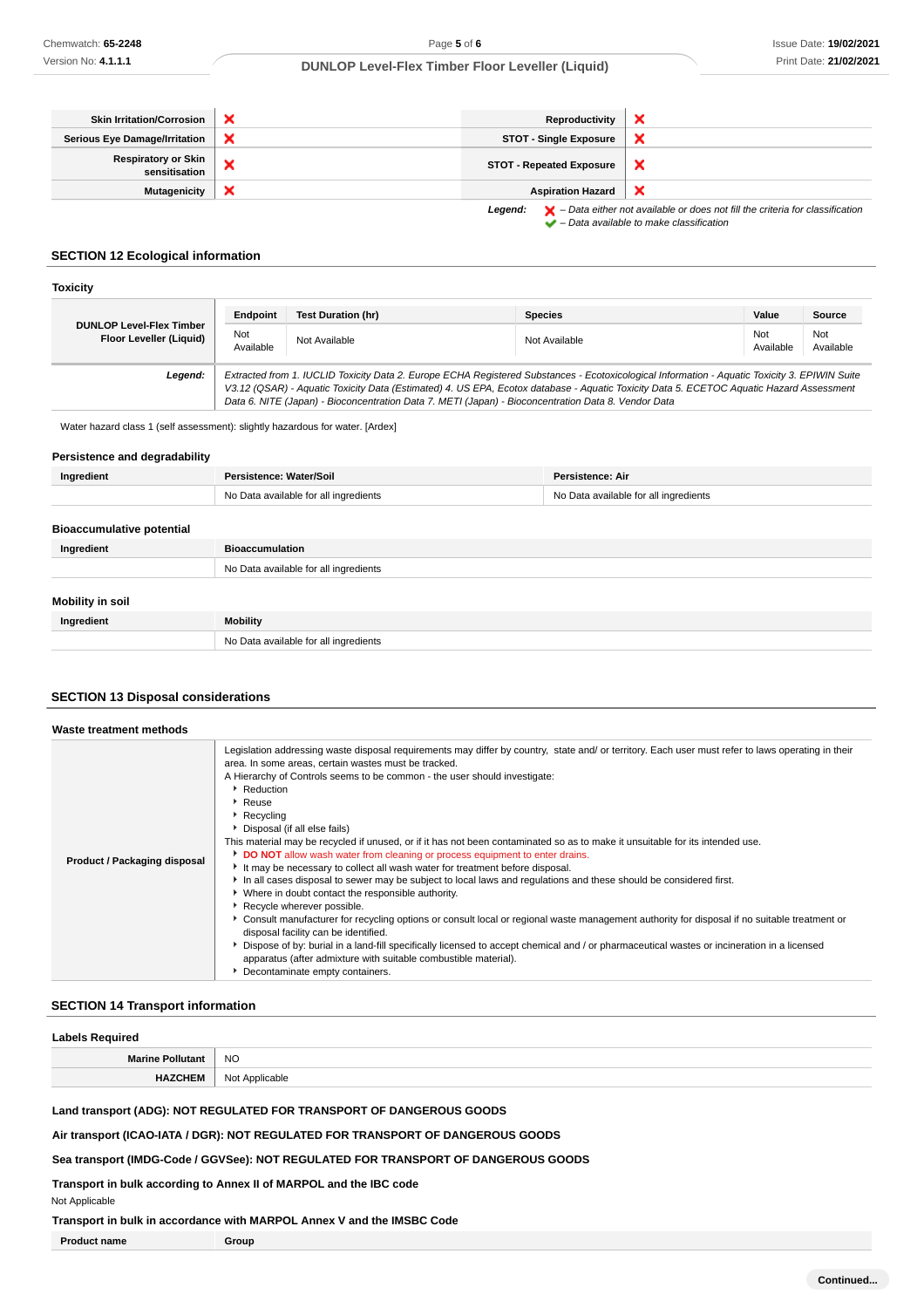### **Transport in bulk in accordance with the ICG Code**

**Product name Ship Type**

# **SECTION 15 Regulatory information**

#### **Safety, health and environmental regulations / legislation specific for the substance or mixture**

### **National Inventory Status**

| <b>National Inventory</b>                          | <b>Status</b>                                                                                                                                                                                            |
|----------------------------------------------------|----------------------------------------------------------------------------------------------------------------------------------------------------------------------------------------------------------|
| Australia - AIIC / Australia<br>Non-Industrial Use | Yes                                                                                                                                                                                                      |
| Canada - DSL                                       | Yes                                                                                                                                                                                                      |
| Canada - NDSL                                      | Yes                                                                                                                                                                                                      |
| China - IECSC                                      | Yes                                                                                                                                                                                                      |
| Europe - EINEC / ELINCS / NLP                      | Yes                                                                                                                                                                                                      |
| Japan - ENCS                                       | Yes                                                                                                                                                                                                      |
| Korea - KECI                                       | Yes                                                                                                                                                                                                      |
| New Zealand - NZIoC                                | Yes                                                                                                                                                                                                      |
| Philippines - PICCS                                | Yes                                                                                                                                                                                                      |
| USA - TSCA                                         | Yes                                                                                                                                                                                                      |
| Taiwan - TCSI                                      | Yes                                                                                                                                                                                                      |
| Mexico - INSQ                                      | Yes                                                                                                                                                                                                      |
| Vietnam - NCI                                      | Yes                                                                                                                                                                                                      |
| Russia - ARIPS                                     | Yes                                                                                                                                                                                                      |
| Legend:                                            | Yes = All CAS declared ingredients are on the inventory<br>No = One or more of the CAS listed ingredients are not on the inventory and are not exempt from listing(see specific ingredients in brackets) |

### **SECTION 16 Other information**

| . . |  |
|-----|--|
|     |  |

#### **SDS Version Summary**

| Version | <b>Issue Date</b> | <b>Sections Updated</b>                                                        |
|---------|-------------------|--------------------------------------------------------------------------------|
| 3.1.1.1 | 01/11/2019        | One-off system update. NOTE: This may or may not change the GHS classification |
|         | 19/02/2021        | Appearance, Classification, Ingredients, Physical Properties, Synonyms, Name   |

#### **Other information**

Classification of the preparation and its individual components has drawn on official and authoritative sources as well as independent review by the Chemwatch Classification committee using available literature references.

The SDS is a Hazard Communication tool and should be used to assist in the Risk Assessment. Many factors determine whether the reported Hazards are Risks in the workplace or other settings. Risks may be determined by reference to Exposures Scenarios. Scale of use, frequency of use and current or available engineering controls must be considered.

### **Definitions and abbreviations**

PC-TWA: Permissible Concentration-Time Weighted Average

- PC-STEL: Permissible Concentration-Short Term Exposure Limit
- IARC: International Agency for Research on Cancer
- ACGIH: American Conference of Governmental Industrial Hygienists
- STEL: Short Term Exposure Limit TEEL: Temporary Emergency Exposure Limit。
- IDLH: Immediately Dangerous to Life or Health Concentrations
- OSF: Odour Safety Factor
- NOAEL :No Observed Adverse Effect Level
- LOAEL: Lowest Observed Adverse Effect Level
- TLV: Threshold Limit Value

LOD: Limit Of Detection

- OTV: Odour Threshold Value
- BCF: BioConcentration Factors BEI: Biological Exposure Index

This document is copyright.

Apart from any fair dealing for the purposes of private study, research, review or criticism, as permitted under the Copyright Act, no part may be reproduced by any process without written permission from CHEMWATCH. TEL (+61 3) 9572 4700.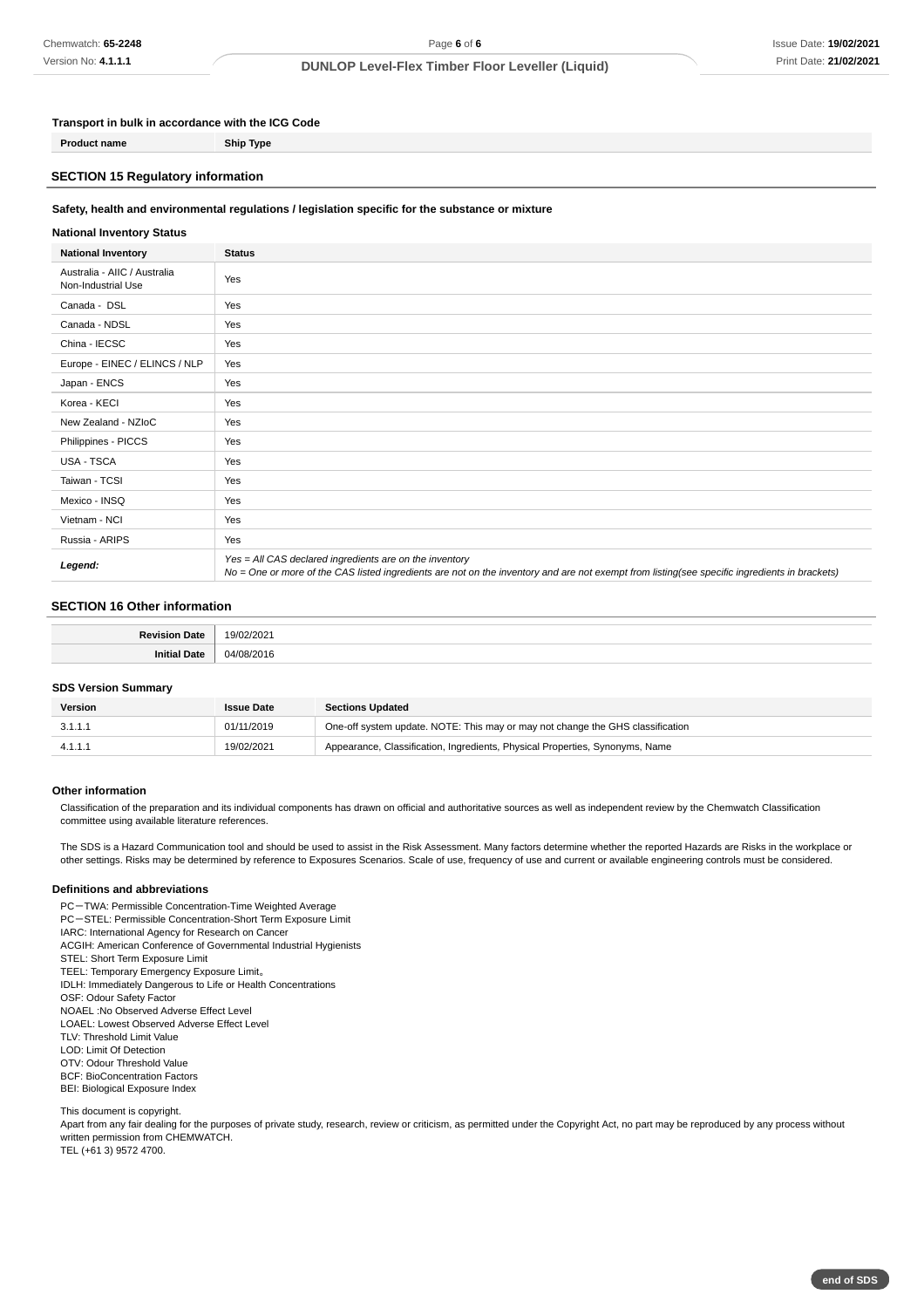

# **Ardex (Ardex Australia) Chemwatch Hazard Alert Code: 3 Chemwatch Hazard Alert Code: 3 Chemwatch Hazard Alert Code: 3 Code: 3 Chemwatch Hazard Alert Code: 3 Code: 3 Code: 3 Code: 3 Code: DUNLOP Level-Flex Timber Floor Leveller (Powder)**

Chemwatch: **65-2249** Version No: **5.1.1.1** Safety Data Sheet according to WHS and ADG requirements

## **SECTION 1 Identification of the substance / mixture and of the company / undertaking**

### **Product Identifier**

| <b>Product name</b>           | DUNLOP Level-Flex Timber Floor Leveller (Powder) |
|-------------------------------|--------------------------------------------------|
| <b>Chemical Name</b>          | Not Applicable                                   |
| Synonyms                      | cement mortar                                    |
| <b>Chemical formula</b>       | Not Applicable                                   |
| Other means of identification | Not Available                                    |

#### **Relevant identified uses of the substance or mixture and uses advised against**

| uses<br>"elevant identified u | -<br>r component of two part cementitious floor levelling compound.<br>Pow |
|-------------------------------|----------------------------------------------------------------------------|
|                               | ר manufacturer's directions.<br>Jse<br>according to                        |

# **Details of the supplier of the safety data sheet**

| Registered company name | Ardex (Ardex Australia)                       |
|-------------------------|-----------------------------------------------|
| <b>Address</b>          | 20 Powers Road Seven Hills NSW 2147 Australia |
| Telephone               | 1800 224 070                                  |
| Fax                     | 1300 780 102                                  |
| Website                 | Not Available                                 |
| Email                   | Not Available                                 |

#### **Emergency telephone number**

| <b>Association / Organisation</b>     | Ardex (Ardex Australia)         |
|---------------------------------------|---------------------------------|
| <b>Emergency telephone</b><br>numbers | 1800 224 070 (Mon-Fri, 9am-5pm) |
| Other emergency telephone<br>numbers  | Not Available                   |

# **SECTION 2 Hazards identification**

### **Classification of the substance or mixture**

# **HAZARDOUS CHEMICAL. NON-DANGEROUS GOODS. According to the WHS Regulations and the ADG Code.**

| <b>ChemWatch Hazard Ratings</b> |     |     |                             |
|---------------------------------|-----|-----|-----------------------------|
|                                 | Min | Max |                             |
| Flammability                    |     |     |                             |
| <b>Toxicity</b>                 | Ω   |     | $0 =$ Minimum               |
| <b>Body Contact</b>             | 3   |     | $1 = Low$                   |
| Reactivity                      |     |     | $2 =$ Moderate              |
| Chronic                         |     |     | $3 = High$<br>$4 =$ Extreme |

| <b>Poisons Schedule</b> | Not Applicable                                                                                                                                                                                                                                   |
|-------------------------|--------------------------------------------------------------------------------------------------------------------------------------------------------------------------------------------------------------------------------------------------|
| Classification [1]      | Skin Corrosion/Irritation Category 2, Skin Sensitizer Category 1, Serious Eye Damage/Eye Irritation Category 1, Specific target organ toxicity -<br>single exposure Category 3 (respiratory tract irritation), Germ cell mutagenicity Category 2 |
| Leaend:                 | 1. Classified by Chemwatch; 2. Classification drawn from HCIS; 3. Classification drawn from Regulation (EU) No 1272/2008 - Annex VI                                                                                                              |

Issue Date: **25/02/2021** Print Date: **28/02/2021** S.GHS.AUS.EN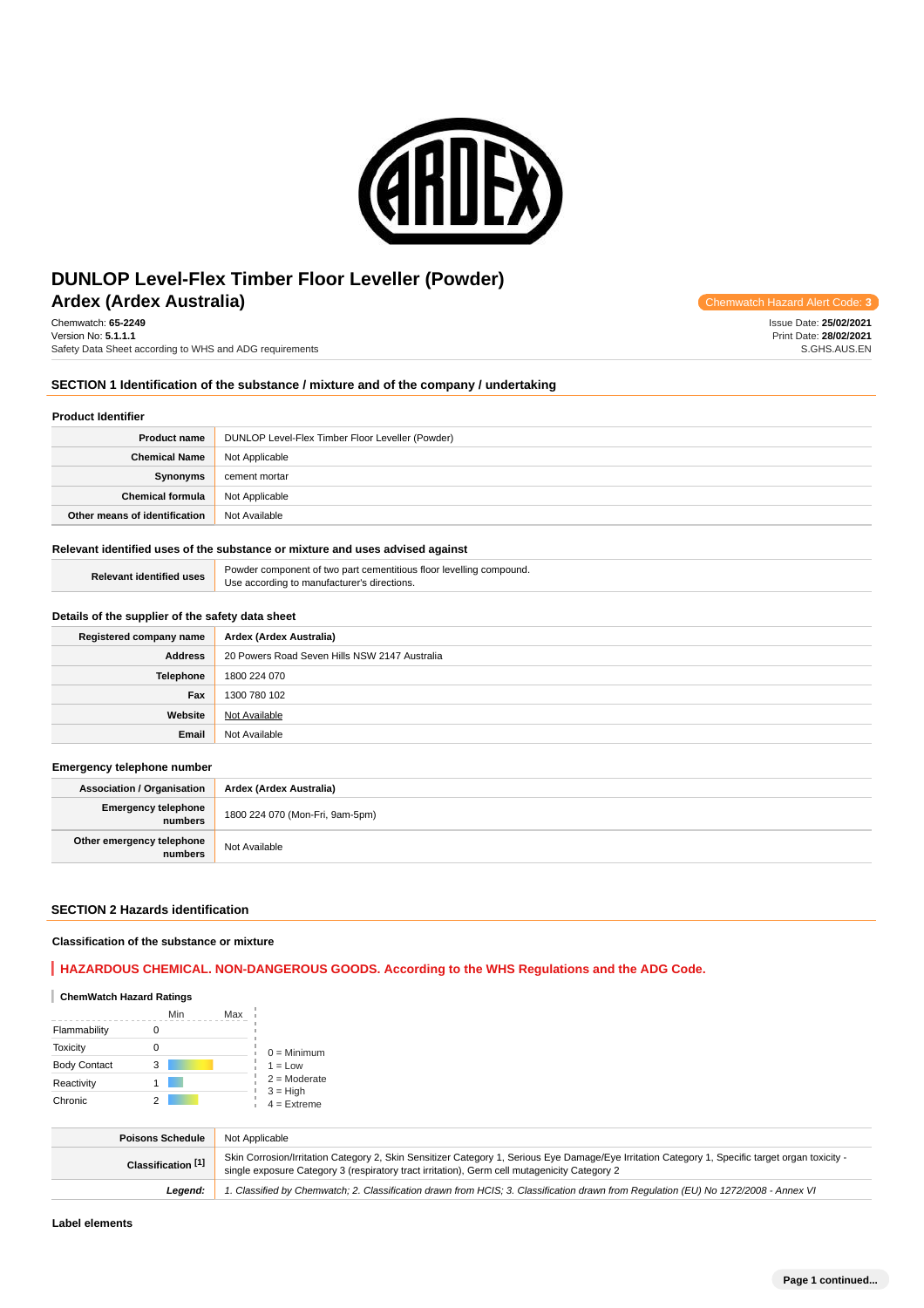

**Signal word Danger**

### **Hazard statement(s)**

| H315 | Causes skin irritation.               |
|------|---------------------------------------|
| H317 | May cause an allergic skin reaction.  |
| H318 | Causes serious eye damage.            |
| H335 | May cause respiratory irritation.     |
| H341 | Suspected of causing genetic defects. |

### **Precautionary statement(s) Prevention**

| P201 | Obtain special instructions before use.                                                       |
|------|-----------------------------------------------------------------------------------------------|
| P271 | Use only outdoors or in a well-ventilated area.                                               |
| P280 | Wear protective gloves/protective clothing/eye protection/face protection/hearing protection/ |
| P261 | Avoid breathing dust/fumes.                                                                   |

### **Precautionary statement(s) Response**

| P305+P351+P338 | IF IN EYES: Rinse cautiously with water for several minutes. Remove contact lenses, if present and easy to do. Continue rinsing. |
|----------------|----------------------------------------------------------------------------------------------------------------------------------|
| P308+P313      | IF exposed or concerned: Get medical advice/attention.                                                                           |
| <b>P310</b>    | Immediately call a POISON CENTER/doctor/                                                                                         |
|                | <b>P302+P352</b> IF ON SKIN: Wash with plenty of water and soap.                                                                 |

# **Precautionary statement(s) Storage**

| P405      | $_{\star}$                                                                    |
|-----------|-------------------------------------------------------------------------------|
| P403+P233 | Store in<br>a well-ventilated place. Keep container tightly closed.<br>.<br>. |

# **Precautionary statement(s) Disposal**

**P501** Dispose of contents/container to authorised hazardous or special waste collection point in accordance with any local regulation.

### **SECTION 3 Composition / information on ingredients**

### **Substances**

See section below for composition of Mixtures

#### **Mixtures**

| <b>CAS No</b> | %[weight] | Name                                       |  |
|---------------|-----------|--------------------------------------------|--|
| 14808-60-7.   | <60       | graded sand                                |  |
| 65997-16-2    | 10-30     | calcium aluminate cement                   |  |
| 1317-65-3     | $30$      | calcium carbonate                          |  |
| 7778-18-9     | $<$ 10    | calcium sulfate                            |  |
| 65997-15-1    | $<$ 5     | portland cement                            |  |
| Not Available | balance   | Ingredients determined not to be hazardous |  |

# **SECTION 4 First aid measures**

# **Description of first aid measures**

| <b>Eye Contact</b>  | If this product comes in contact with the eyes:<br>Immediately hold eyelids apart and flush the eye continuously with running water.<br>Ensure complete irrigation of the eye by keeping eyelids apart and away from eye and moving the eyelids by occasionally lifting the upper<br>and lower lids.<br>▶ Continue flushing until advised to stop by the Poisons Information Centre or a doctor, or for at least 15 minutes.<br>Transport to hospital or doctor without delay.<br>► Removal of contact lenses after an eye injury should only be undertaken by skilled personnel. |
|---------------------|-----------------------------------------------------------------------------------------------------------------------------------------------------------------------------------------------------------------------------------------------------------------------------------------------------------------------------------------------------------------------------------------------------------------------------------------------------------------------------------------------------------------------------------------------------------------------------------|
| <b>Skin Contact</b> | If skin or hair contact occurs:<br>Immediately flush body and clothes with large amounts of water, using safety shower if available.<br>• Quickly remove all contaminated clothing, including footwear.<br>▶ Wash skin and hair with running water. Continue flushing with water until advised to stop by the Poisons Information Centre.<br>Transport to hospital, or doctor.                                                                                                                                                                                                    |
| Inhalation          | If fumes or combustion products are inhaled remove from contaminated area.<br>Lay patient down. Keep warm and rested.<br>▶ Prostheses such as false teeth, which may block airway, should be removed, where possible, prior to initiating first aid procedures.<br>Apply artificial respiration if not breathing, preferably with a demand valve resuscitator, bag-valve mask device, or pocket mask as trained.                                                                                                                                                                  |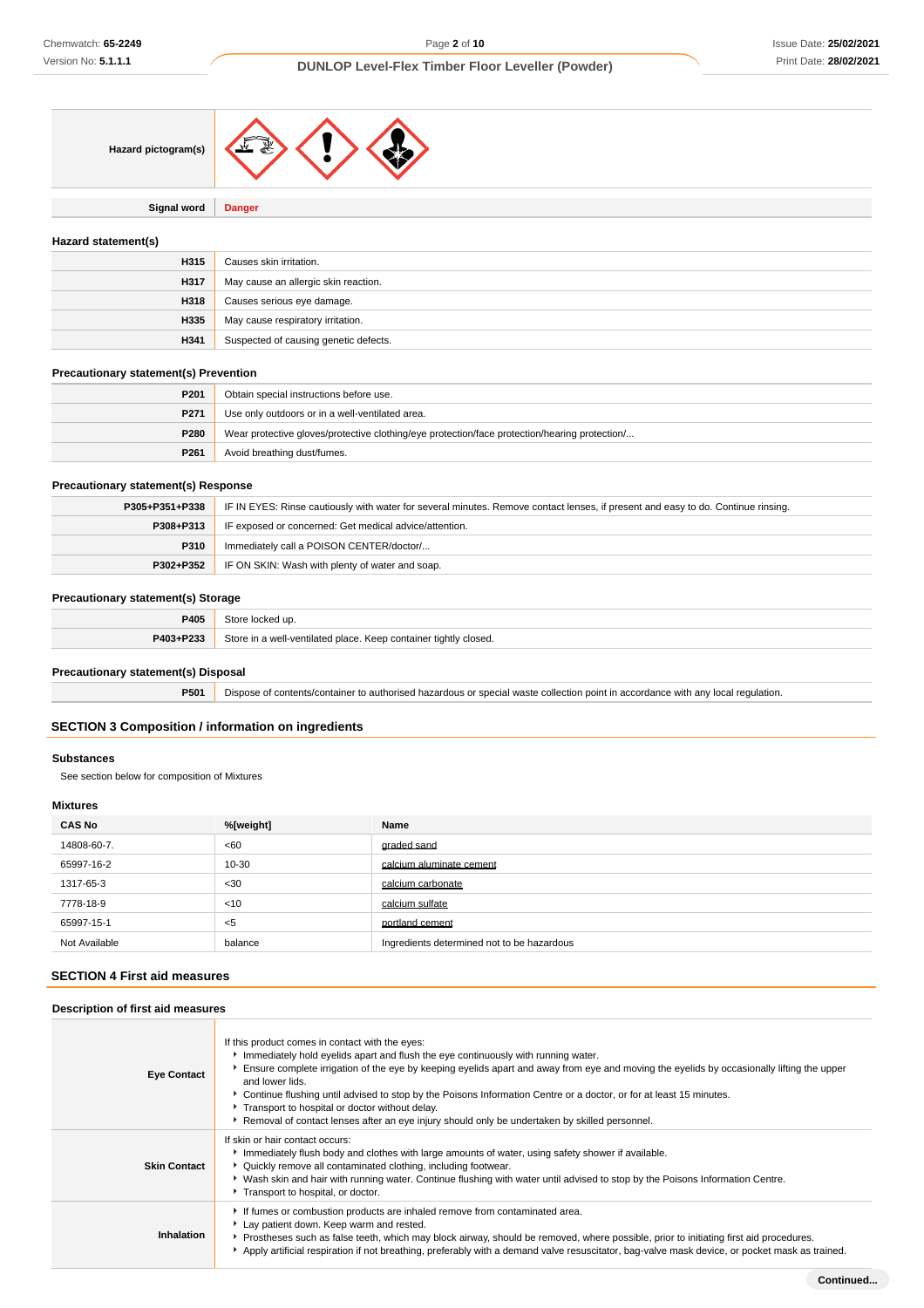|           | Perform CPR if necessary.                                                                                                                                                                                                                                                                                                                                                                                                                                                                                                                                                                                                                                                                                                                                                         |
|-----------|-----------------------------------------------------------------------------------------------------------------------------------------------------------------------------------------------------------------------------------------------------------------------------------------------------------------------------------------------------------------------------------------------------------------------------------------------------------------------------------------------------------------------------------------------------------------------------------------------------------------------------------------------------------------------------------------------------------------------------------------------------------------------------------|
|           | Transport to hospital, or doctor, without delay.                                                                                                                                                                                                                                                                                                                                                                                                                                                                                                                                                                                                                                                                                                                                  |
|           | Give a slurry of activated charcoal in water to drink. NEVER GIVE AN UNCONSCIOUS PATIENT WATER TO DRINK.<br>At least 3 tablespoons in a glass of water should be given.<br>Although induction of vomiting may be recommended (IN CONSCIOUS PERSONS ONLY), such a first aid measure is dissuaded due to the<br>risk of aspiration of stomach contents. (i) It is better to take the patient to a doctor who can decide on the necessity and method of emptying<br>the stomach. (ii) Special circumstances may however exist; these include non-availability of charcoal and the ready availability of the doctor.<br>NOTE: If vomiting is induced, lean patient forward or place on left side (head-down position, if possible) to maintain open airway and prevent<br>aspiration. |
| Ingestion | <b>NOTE:</b> Wear protective gloves when inducing vomiting.                                                                                                                                                                                                                                                                                                                                                                                                                                                                                                                                                                                                                                                                                                                       |
|           | ▶ REFER FOR MEDICAL ATTENTION WITHOUT DELAY.                                                                                                                                                                                                                                                                                                                                                                                                                                                                                                                                                                                                                                                                                                                                      |
|           | In the mean time, qualified first-aid personnel should treat the patient following observation and employing supportive measures as indicated<br>by the patient's condition.                                                                                                                                                                                                                                                                                                                                                                                                                                                                                                                                                                                                      |
|           | If the services of a medical officer or medical doctor are readily available, the patient should be placed in his/her care and a copy of the SDS<br>should be provided. Further action will be the responsibility of the medical specialist.                                                                                                                                                                                                                                                                                                                                                                                                                                                                                                                                      |
|           | If medical attention is not available on the worksite or surroundings send the patient to a hospital together with a copy of the SDS.<br>(ICSC20305/20307)                                                                                                                                                                                                                                                                                                                                                                                                                                                                                                                                                                                                                        |

**Indication of any immediate medical attention and special treatment needed**

Treat symptomatically.

### **SECTION 5 Firefighting measures**

### **Extinguishing media**

- There is no restriction on the type of extinguisher which may be used.
- Use extinguishing media suitable for surrounding area.

#### **Special hazards arising from the substrate or mixture**

| <b>Advice for firefighters</b> |                                                                                                                                                                                                                                                                                                                                    |
|--------------------------------|------------------------------------------------------------------------------------------------------------------------------------------------------------------------------------------------------------------------------------------------------------------------------------------------------------------------------------|
| <b>Fire Fighting</b>           | Alert Fire Brigade and tell them location and nature of hazard.<br>▶ Wear breathing apparatus plus protective gloves in the event of a fire.<br>▶ Prevent, by any means available, spillage from entering drains or water courses.<br>Use fire fighting procedures suitable for surrounding area.                                  |
| <b>Fire/Explosion Hazard</b>   | • Non combustible.<br>Not considered a significant fire risk, however containers may burn.<br>Combustion products include:<br>carbon monoxide (CO)<br>carbon dioxide (CO2)<br>aldehydes<br>metal oxides<br>other pyrolysis products typical of burning organic material.<br>May emit poisonous fumes.<br>May emit corrosive fumes. |
| <b>HAZCHEM</b>                 | Not Applicable                                                                                                                                                                                                                                                                                                                     |

Fire Incompatibility **A**void contamination with oxidising agents i.e. nitrates, oxidising acids, chlorine bleaches, pool chlorine etc. as ignition may result

# **SECTION 6 Accidental release measures**

### **Personal precautions, protective equipment and emergency procedures**

See section 8

### **Environmental precautions**

See section 12

# **Methods and material for containment and cleaning up**

| <b>Minor Spills</b> | Clean up all spills immediately.<br>Avoid breathing dust and contact with skin and eyes.<br>Wear protective clothing, gloves, safety glasses and dust respirator.<br>Use dry clean up procedures and avoid generating dust. |  |  |  |
|---------------------|-----------------------------------------------------------------------------------------------------------------------------------------------------------------------------------------------------------------------------|--|--|--|
| <b>Major Spills</b> | Moderate hazard.<br><b>CAUTION:</b> Advise personnel in area.<br>Alert Emergency Services and tell them location and nature of hazard.<br>Control personal contact by wearing protective clothing.                          |  |  |  |

Personal Protective Equipment advice is contained in Section 8 of the SDS.

# **SECTION 7 Handling and storage**

| Precautions for safe handling |                                                                                                                                                                                                                                                                                                                                                                                                                                                                                                                                                                                                    |
|-------------------------------|----------------------------------------------------------------------------------------------------------------------------------------------------------------------------------------------------------------------------------------------------------------------------------------------------------------------------------------------------------------------------------------------------------------------------------------------------------------------------------------------------------------------------------------------------------------------------------------------------|
| Safe handling                 | Avoid all personal contact, including inhalation.<br>Wear protective clothing when risk of exposure occurs.<br>Use in a well-ventilated area.<br>Prevent concentration in hollows and sumps.<br>Organic powders when finely divided over a range of concentrations regardless of particulate size or shape and suspended in air or some<br>other oxidizing medium may form explosive dust-air mixtures and result in a fire or dust explosion (including secondary explosions)<br>Minimise airborne dust and eliminate all ignition sources. Keep away from heat, hot surfaces, sparks, and flame. |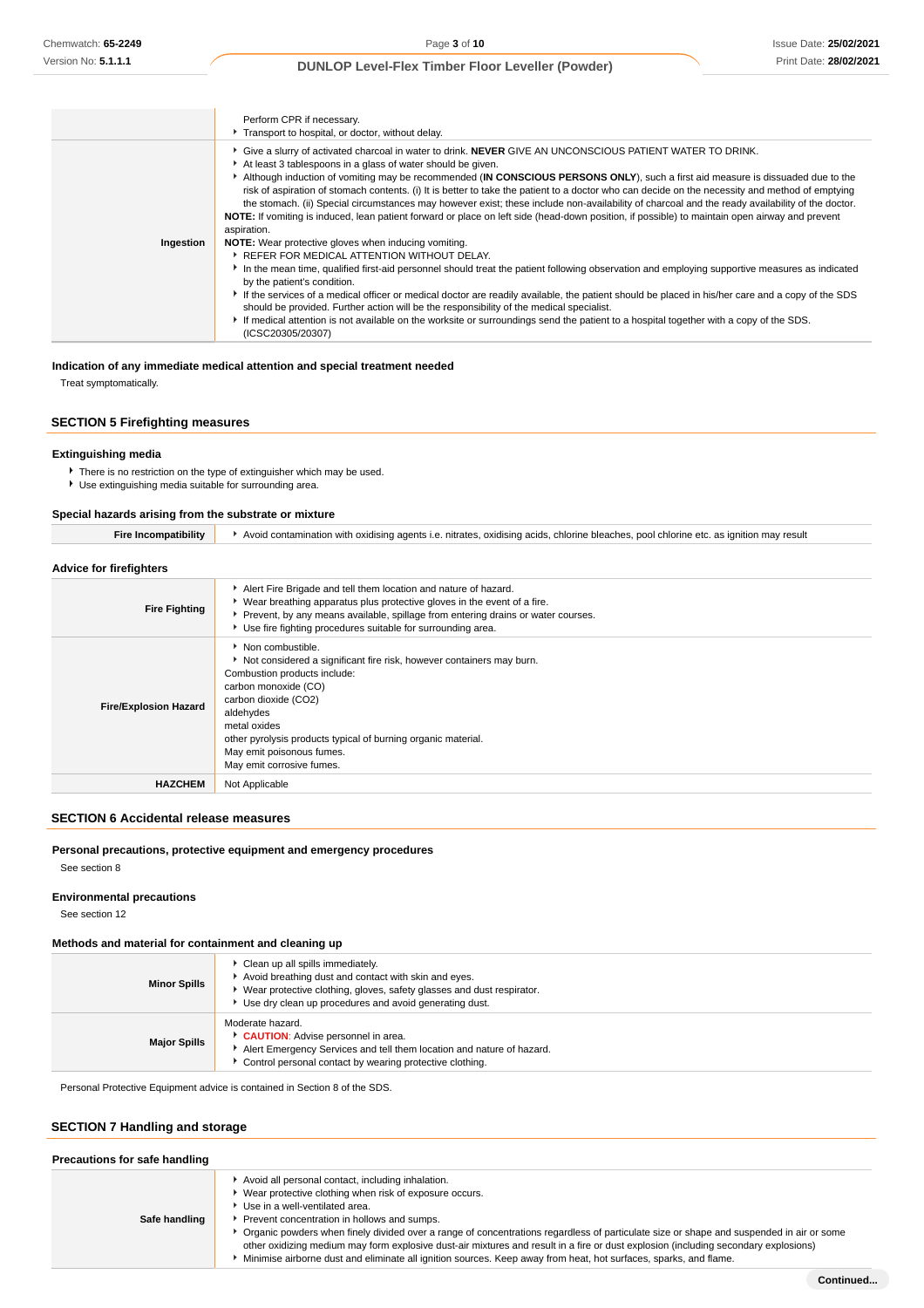|                                                              | Establish good housekeeping practices.<br>Remove dust accumulations on a regular basis by vacuuming or gentle sweeping to avoid creating dust clouds.                                                     |  |
|--------------------------------------------------------------|-----------------------------------------------------------------------------------------------------------------------------------------------------------------------------------------------------------|--|
| Other information                                            | Store in original containers.<br>Keep containers securely sealed.<br>Store in a cool, dry area protected from environmental extremes.<br>Store away from incompatible materials and foodstuff containers. |  |
| Conditions for safe storage, including any incompatibilities |                                                                                                                                                                                                           |  |
| Suitable container                                           | • Polyethylene or polypropylene container.<br>• Check all containers are clearly labelled and free from leaks.                                                                                            |  |
| Storage incompatibility                                      | Avoid strong acids, acid chlorides, acid anhydrides and chloroformates.<br>Avoid reaction with oxidising agents                                                                                           |  |

# **SECTION 8 Exposure controls / personal protection**

# **Control parameters**

### **Occupational Exposure Limits (OEL)**

| <b>INGREDIENT DATA</b> |
|------------------------|
|                        |

**Emergency Limits**

| Source                       | Inaredient           | <b>Material name</b>                              | <b>TWA</b>    | <b>STEL</b>      | Peak             | <b>Notes</b>                                                                                |
|------------------------------|----------------------|---------------------------------------------------|---------------|------------------|------------------|---------------------------------------------------------------------------------------------|
| Australia Exposure Standards | graded sand          | Silica - Crystalline: Quartz<br>(respirable dust) | 0.05<br>mq/m3 | Not<br>Available | Not<br>Available | Not Available                                                                               |
| Australia Exposure Standards | calcium<br>carbonate | Calcium carbonate                                 | 10<br>mq/m3   | Not<br>Available | Not<br>Available | (a) This value is for inhalable dust containing no<br>asbestos and < 1% crystalline silica. |
| Australia Exposure Standards | calcium<br>sulfate   | Calcium sulphate                                  | 10<br>mq/m3   | Not<br>Available | Not<br>Available | (a) This value is for inhalable dust containing no<br>asbestos and < 1% crystalline silica. |
| Australia Exposure Standards | portland<br>cement   | Portland cement                                   | 10<br>mq/m3   | Not<br>Available | Not<br>Available | (a) This value is for inhalable dust containing no<br>asbestos and < 1% crystalline silica. |

| Ingredient        | <b>Material name</b>                          | TEEL-1        | TEEL-2            | TEEL-3     |
|-------------------|-----------------------------------------------|---------------|-------------------|------------|
| graded sand       | Silica, crystalline-quartz; (Silicon dioxide) | $0.075$ ma/m3 | $33 \text{ ma/m}$ | 200 mg/m3  |
| calcium carbonate | Carbonic acid, calcium salt                   | 45 mg/m3      | 210 mg/m3         | ,300 mg/m3 |

| Ingredient               | <b>Original IDLH</b> | <b>Revised IDLH</b> |
|--------------------------|----------------------|---------------------|
| graded sand              | 25 mg/m3 / 50 mg/m3  | Not Available       |
| calcium aluminate cement | Not Available        | Not Available       |
| calcium carbonate        | Not Available        | Not Available       |
| calcium sulfate          | Not Available        | Not Available       |
| portland cement          | 5,000 mg/m3          | Not Available       |

| <b>Occupational Exposure Banding</b> |                                                                                                                                                                                                                                                                                                                                                                          |                                         |  |  |  |
|--------------------------------------|--------------------------------------------------------------------------------------------------------------------------------------------------------------------------------------------------------------------------------------------------------------------------------------------------------------------------------------------------------------------------|-----------------------------------------|--|--|--|
| Ingredient                           | <b>Occupational Exposure Band Rating</b>                                                                                                                                                                                                                                                                                                                                 | <b>Occupational Exposure Band Limit</b> |  |  |  |
| calcium aluminate cement             |                                                                                                                                                                                                                                                                                                                                                                          | $\leq$ 0.01 mg/m <sup>3</sup>           |  |  |  |
| Notes:                               | Occupational exposure banding is a process of assigning chemicals into specific categories or bands based on a chemical's potency and the<br>adverse health outcomes associated with exposure. The output of this process is an occupational exposure band (OEB), which corresponds to a<br>range of exposure concentrations that are expected to protect worker health. |                                         |  |  |  |

# **Exposure controls**

| Appropriate engineering<br>controls | Engineering controls are used to remove a hazard or place a barrier between the worker and the hazard. Well-designed engineering controls can<br>be highly effective in protecting workers and will typically be independent of worker interactions to provide this high level of protection.<br>The basic types of engineering controls are:<br>Process controls which involve changing the way a job activity or process is done to reduce the risk.<br>Enclosure and/or isolation of emission source which keeps a selected hazard "physically" away from the worker and ventilation that strategically<br>"adds" and "removes" air in the work environment.                                     |
|-------------------------------------|-----------------------------------------------------------------------------------------------------------------------------------------------------------------------------------------------------------------------------------------------------------------------------------------------------------------------------------------------------------------------------------------------------------------------------------------------------------------------------------------------------------------------------------------------------------------------------------------------------------------------------------------------------------------------------------------------------|
| <b>Personal protection</b>          |                                                                                                                                                                                                                                                                                                                                                                                                                                                                                                                                                                                                                                                                                                     |
| Eye and face protection             | ▶ Safety glasses with unperforated side shields may be used where continuous eye protection is desirable, as in laboratories; spectacles are<br>not sufficient where complete eye protection is needed such as when handling bulk-quantities, where there is a danger of splashing, or if the<br>material may be under pressure.<br>► Chemical goggles whenever there is a danger of the material coming in contact with the eyes; goggles must be properly fitted.<br>Full face shield (20 cm, 8 in minimum) may be required for supplementary but never for primary protection of eyes; these afford face<br>protection.<br>Alternatively a gas mask may replace splash goggles and face shields. |
| <b>Skin protection</b>              | See Hand protection below                                                                                                                                                                                                                                                                                                                                                                                                                                                                                                                                                                                                                                                                           |
| Hands/feet protection               | Elbow length PVC gloves<br>NOTE:<br>The material may produce skin sensitisation in predisposed individuals. Care must be taken, when removing gloves and other protective<br>equipment, to avoid all possible skin contact.<br>▶ Contaminated leather items, such as shoes, belts and watch-bands should be removed and destroyed.                                                                                                                                                                                                                                                                                                                                                                  |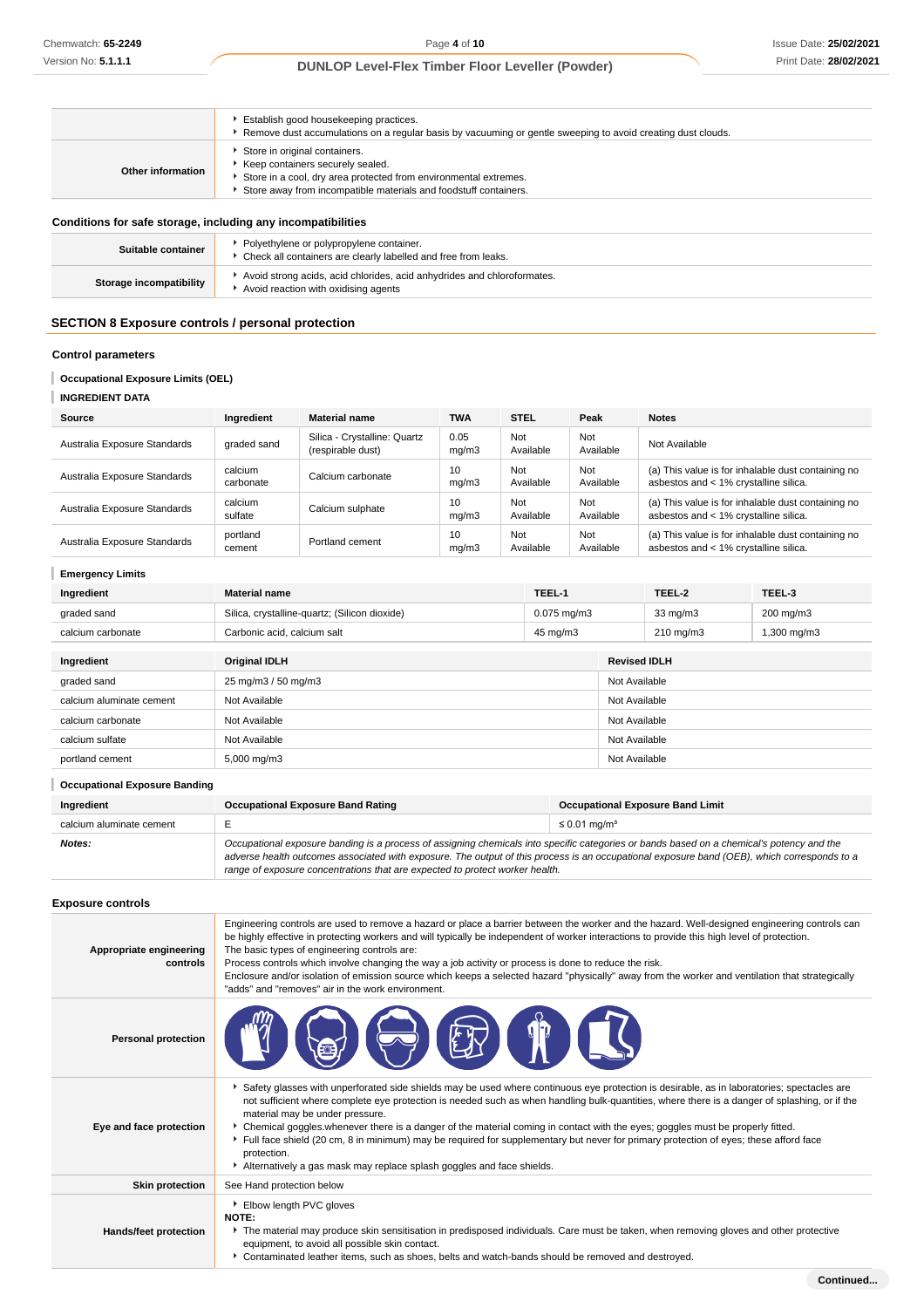|                        | The selection of suitable gloves does not only depend on the material, but also on further marks of quality which vary from manufacturer to<br>manufacturer. Where the chemical is a preparation of several substances, the resistance of the glove material can not be calculated in advance<br>and has therefore to be checked prior to the application.<br>The exact break through time for substances has to be obtained from the manufacturer of the protective gloves and has to be observed when<br>making a final choice.<br>Personal hygiene is a key element of effective hand care.<br>Experience indicates that the following polymers are suitable as glove materials for protection against undissolved, dry solids, where abrasive<br>particles are not present.<br>polychloroprene.<br>h nitrile rubber.<br>butyl rubber. |
|------------------------|-------------------------------------------------------------------------------------------------------------------------------------------------------------------------------------------------------------------------------------------------------------------------------------------------------------------------------------------------------------------------------------------------------------------------------------------------------------------------------------------------------------------------------------------------------------------------------------------------------------------------------------------------------------------------------------------------------------------------------------------------------------------------------------------------------------------------------------------|
| <b>Body protection</b> | See Other protection below                                                                                                                                                                                                                                                                                                                                                                                                                                                                                                                                                                                                                                                                                                                                                                                                                |
| Other protection       | • Overalls.<br>P.V.C apron.<br>Barrier cream.<br>Skin cleansing cream.                                                                                                                                                                                                                                                                                                                                                                                                                                                                                                                                                                                                                                                                                                                                                                    |

#### **Recommended material(s)**

**GLOVE SELECTION INDEX**

Glove selection is based on a modified presentation of the:

 **"Forsberg Clothing Performance Index".** The effect(s) of the following substance(s) are taken into account in the **computer-**

**generated** selection: DUNLOP Level-Flex Timber Floor Leveller (Powder)

| Material       | CPI |
|----------------|-----|
| NATURAL RUBBER | Α   |
| <b>NITRILE</b> | Α   |

\* CPI - Chemwatch Performance Index

A: Best Selection

should be consulted.

B: Satisfactory; may degrade after 4 hours continuous immersion

C: Poor to Dangerous Choice for other than short term immersion

**NOTE**: As a series of factors will influence the actual performance of the glove, a final selection must be based on detailed observation. -

\* Where the glove is to be used on a short term, casual or infrequent basis, factors such as "feel" or convenience (e.g. disposability), may dictate a choice of gloves which might otherwise be unsuitable following long-term or frequent use. A qualified practitioner

### **Respiratory protection**

Particulate. (AS/NZS 1716 & 1715, EN 143:2000 & 149:001, ANSI Z88 or national equivalent)

| <b>Required Minimum</b><br><b>Protection Factor</b> | <b>Half-Face</b><br>Respirator | <b>Full-Face</b><br>Respirator | <b>Powered Air</b><br>Respirator |
|-----------------------------------------------------|--------------------------------|--------------------------------|----------------------------------|
| up to $10 \times ES$                                | P <sub>1</sub><br>Air-line*    | -<br>-                         | PAPR-P1<br>-                     |
| up to $50 \times ES$                                | Air-line**                     | P <sub>2</sub>                 | PAPR-P2                          |
| up to $100 \times ES$                               | -                              | P <sub>3</sub>                 | -                                |
|                                                     |                                | Air-line*                      | -                                |
| $100 + x ES$                                        | -                              | Air-line**                     | PAPR-P3                          |

\* - Negative pressure demand \*\* - Continuous flow

A(All classes) = Organic vapours, B AUS or B1 = Acid gasses, B2 = Acid gas or hydrogen cyanide(HCN), B3 = Acid gas or hydrogen cyanide(HCN), E = Sulfur dioxide(SO2), G = Agricultural chemicals, K = Ammonia(NH3), Hg = Mercury, NO = Oxides of nitrogen,  $MB =$  Methyl bromide,  $AX =$  Low boiling point organic compounds(below 65 degC)

- Respirators may be necessary when engineering and administrative controls do not adequately prevent exposures.
- The decision to use respiratory protection should be based on professional judgment that takes into account toxicity information, exposure measurement data, and frequency and likelihood of the worker's exposure - ensure users are not subject to high thermal loads which may result in heat stress or distress due to personal protective equipment (powered, positive flow, full face apparatus may be an option).
- Published occupational exposure limits, where they exist, will assist in determining the adequacy of the selected respiratory protection. These may be government mandated or vendor recommended.
- Certified respirators will be useful for protecting workers from inhalation of particulates when properly selected and fit tested as part of a complete respiratory protection program.
- Use approved positive flow mask if significant quantities of dust becomes airborne.
- **F** Try to avoid creating dust conditions.

### **SECTION 9 Physical and chemical properties**

### **Information on basic physical and chemical properties**

| Appearance                                      | Coloured powder with a characteristic odour; does not mix with water. |                                            |                |  |
|-------------------------------------------------|-----------------------------------------------------------------------|--------------------------------------------|----------------|--|
|                                                 |                                                                       |                                            |                |  |
| <b>Physical state</b>                           | <b>Divided Solid</b>                                                  | Relative density (Water = $1$ )            | $1.1 - 1.7$    |  |
| Odour                                           | Not Available                                                         | Partition coefficient n-octanol<br>/ water | Not Available  |  |
| <b>Odour threshold</b>                          | Not Available                                                         | Auto-ignition temperature (°C)             | Not Available  |  |
| pH (as supplied)                                | Not Applicable                                                        | <b>Decomposition temperature</b>           | Not Available  |  |
| Melting point / freezing point<br>(°C)          | Not Available                                                         | Viscosity (cSt)                            | Not Applicable |  |
| Initial boiling point and boiling<br>range (°C) | Not Applicable                                                        | Molecular weight (g/mol)                   | Not Applicable |  |
| Flash point (°C)                                | Not Applicable                                                        | <b>Taste</b>                               | Not Available  |  |
| <b>Evaporation rate</b>                         | Not Applicable                                                        | <b>Explosive properties</b>                | Not Available  |  |
| Flammability                                    | Not Applicable                                                        | <b>Oxidising properties</b>                | Not Available  |  |
| Upper Explosive Limit (%)                       | Not Applicable                                                        | Surface Tension (dyn/cm or<br>mN/m         | Not Applicable |  |
| Lower Explosive Limit (%)                       | Not Applicable                                                        | <b>Volatile Component (%vol)</b>           | Not Applicable |  |
| Vapour pressure (kPa)                           | Not Applicable                                                        | Gas group                                  | Not Available  |  |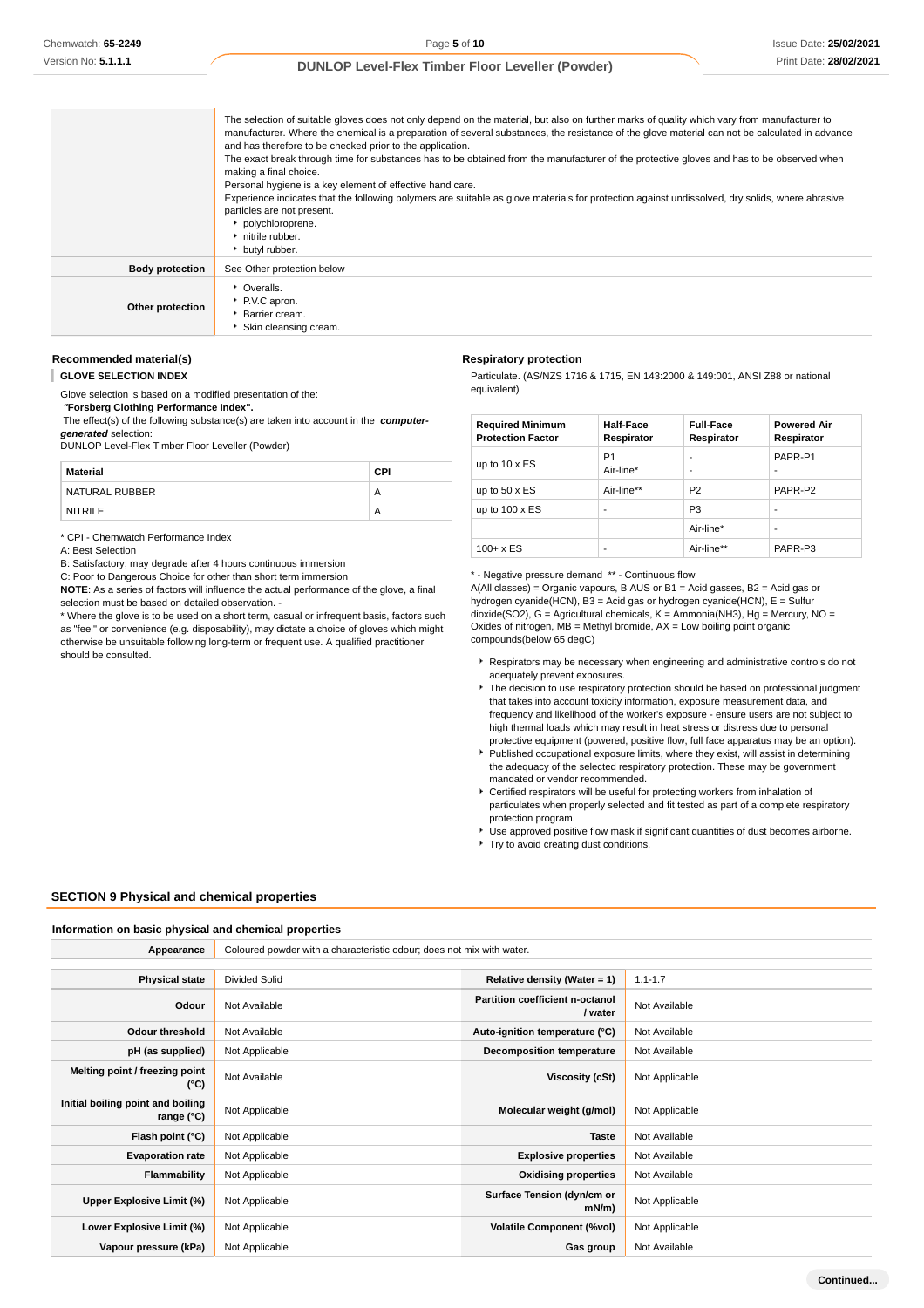| Solubility in water      | Immiscible     | pH as a solution $(1%)$ | Not Available  |
|--------------------------|----------------|-------------------------|----------------|
| Vapour density (Air = 1) | Not Applicable | VOCg/L                  | Not Applicable |

# **SECTION 10 Stability and reactivity**

| Reactivity                                 | See section 7                                                                                                                    |
|--------------------------------------------|----------------------------------------------------------------------------------------------------------------------------------|
| <b>Chemical stability</b>                  | Unstable in the presence of incompatible materials.<br>Product is considered stable.<br>Hazardous polymerisation will not occur. |
| Possibility of hazardous<br>reactions      | See section 7                                                                                                                    |
| <b>Conditions to avoid</b>                 | See section 7                                                                                                                    |
| Incompatible materials                     | See section 7                                                                                                                    |
| <b>Hazardous decomposition</b><br>products | See section 5                                                                                                                    |

# **SECTION 11 Toxicological information**

# **Information on toxicological effects**

| Inhaled             | The material can cause respiratory irritation in some persons. The body's response to such irritation can cause further lung damage.<br>Inhalation of vapours may cause drowsiness and dizziness. This may be accompanied by sleepiness, reduced alertness, loss of reflexes, lack of<br>co-ordination, and vertigo.<br>Inhalation of dusts, generated by the material during the course of normal handling, may produce severe damage to the health of the individual.<br>Relatively small amounts absorbed from the lungs may prove fatal.<br>Persons with impaired respiratory function, airway diseases and conditions such as emphysema or chronic bronchitis, may incur further disability<br>if excessive concentrations of particulate are inhaled.<br>If prior damage to the circulatory or nervous systems has occurred or if kidney damage has been sustained, proper screenings should be<br>conducted on individuals who may be exposed to further risk if handling and use of the material result<br>in excessive exposures.<br>There is strong evidence to suggest that this material can cause, if inhaled once, very serious, irreversible damage of organs.                                                                                                                                                                                                                                                                                                                                                                                                                                                                                                                                                                                                                                                                                                                                                                                                                                                                                                                                                                                                                                                                                                                                                                                                                                                                                                      |
|---------------------|------------------------------------------------------------------------------------------------------------------------------------------------------------------------------------------------------------------------------------------------------------------------------------------------------------------------------------------------------------------------------------------------------------------------------------------------------------------------------------------------------------------------------------------------------------------------------------------------------------------------------------------------------------------------------------------------------------------------------------------------------------------------------------------------------------------------------------------------------------------------------------------------------------------------------------------------------------------------------------------------------------------------------------------------------------------------------------------------------------------------------------------------------------------------------------------------------------------------------------------------------------------------------------------------------------------------------------------------------------------------------------------------------------------------------------------------------------------------------------------------------------------------------------------------------------------------------------------------------------------------------------------------------------------------------------------------------------------------------------------------------------------------------------------------------------------------------------------------------------------------------------------------------------------------------------------------------------------------------------------------------------------------------------------------------------------------------------------------------------------------------------------------------------------------------------------------------------------------------------------------------------------------------------------------------------------------------------------------------------------------------------------------------------------------------------------------------------------------------------|
| Ingestion           | Considered an unlikely route of entry in commercial/industrial environments<br>Not normally a hazard due to the physical form of product. The material is a physical irritant to the gastro-intestinal tract<br>There is strong evidence to suggest that this material can cause, if swallowed once, very serious, irreversible damage of organs.                                                                                                                                                                                                                                                                                                                                                                                                                                                                                                                                                                                                                                                                                                                                                                                                                                                                                                                                                                                                                                                                                                                                                                                                                                                                                                                                                                                                                                                                                                                                                                                                                                                                                                                                                                                                                                                                                                                                                                                                                                                                                                                                  |
| <b>Skin Contact</b> | The material may accentuate any pre-existing dermatitis condition<br>Open cuts, abraded or irritated skin should not be exposed to this material<br>Entry into the blood-stream, through, for example, cuts, abrasions or lesions, may produce systemic injury with harmful effects. Examine the skin<br>prior to the use of the material and ensure that any external damage is suitably protected.<br>The material may cause moderate inflammation of the skin either following direct contact or after a delay of some time. Repeated exposure can<br>cause contact dermatitis which is characterised by redness, swelling and blistering.<br>There is strong evidence to suggest that this material, on a single contact with skin, can cause very serious, irreversible damage of organs.                                                                                                                                                                                                                                                                                                                                                                                                                                                                                                                                                                                                                                                                                                                                                                                                                                                                                                                                                                                                                                                                                                                                                                                                                                                                                                                                                                                                                                                                                                                                                                                                                                                                                     |
| Eye                 | If applied to the eyes, this material causes severe eye damage.                                                                                                                                                                                                                                                                                                                                                                                                                                                                                                                                                                                                                                                                                                                                                                                                                                                                                                                                                                                                                                                                                                                                                                                                                                                                                                                                                                                                                                                                                                                                                                                                                                                                                                                                                                                                                                                                                                                                                                                                                                                                                                                                                                                                                                                                                                                                                                                                                    |
| <b>Chronic</b>      | Long-term exposure to respiratory irritants may result in airways disease, involving difficulty breathing and related whole-body problems.<br>Skin contact with the material is more likely to cause a sensitisation reaction in some persons compared to the general population.<br>Substance accumulation, in the human body, may occur and may cause some concern following repeated or long-term occupational exposure.<br>Red blood cells and rabbit alveolar macrophages exposed to calcium silicate insulation materials in vitro showed haemolysis in one study but not<br>in another. Both studies showed the substance to be more cytotoxic than titanium dioxide but less toxic than asbestos.<br>In a small cohort mortality study of workers in a wollastonite quarry, the observed number of deaths from all cancers combined and lung cancer<br>were lower than expected. Wollastonite is a calcium inosilicate mineral (CaSiO3).<br>Cement contact dermatitis (CCD) may occur when contact shows an allergic response, which may progress to sensitisation. Sensitisation is due<br>to soluble chromates (chromate compounds) present in trace amounts in some cements and cement products. Soluble chromates readily<br>penetrate intact skin. Cement dermatitis can be characterised by fissures, eczematous rash, dystrophic nails, and dry skin; acute contact with<br>highly alkaline mixtures may cause localised necrosis.<br>Pure calcium carbonate does not cause the disease pneumoconiosis probably due to its rapid elimination from the body. However, its unsterilised<br>particulates can infect the lung and airway to cause inflammation.<br>High blood concentrations of calcium ion may give rise to dilation of blood vessels and depress heart function, leading to low blood pressure and<br>fainting (syncope). Calcium ions enhance the effects of digitalis on the heart, and may precipitate digitalis poisoning. Calcium salts also reduce<br>the absorption of tetracyclines. In newborns, giving calcium during treatment has resulted in calcification of soft tissue.<br>Long term exposure to high dust concentrations may cause changes in lung function i.e. pneumoconiosis, caused by particles less than 0.5<br>micron penetrating and remaining in the lung.<br>Levels above 10 micrograms per cubic metre of suspended inorganic sulfates in the air may cause an excess risk of asthmatic attacks in<br>susceptible people. |

| <b>DUNLOP Level-Flex Timber</b><br>Floor Leveller (Powder) | <b>TOXICITY</b>                                 | <b>IRRITATION</b>                  |
|------------------------------------------------------------|-------------------------------------------------|------------------------------------|
|                                                            | Not Available                                   | Not Available                      |
|                                                            | <b>TOXICITY</b>                                 | <b>IRRITATION</b>                  |
| graded sand                                                |                                                 |                                    |
|                                                            | Oral(Rat) LD50; =500 mg/kg $[2]$                | Not Available                      |
|                                                            |                                                 |                                    |
|                                                            | <b>TOXICITY</b>                                 | <b>IRRITATION</b>                  |
| calcium aluminate cement                                   | dermal (rat) LD50: $>2000$ mg/kg <sup>[1]</sup> | Not Available                      |
|                                                            | Oral(Rat) LD50; >2000 mg/kg[1]                  |                                    |
|                                                            |                                                 |                                    |
|                                                            | <b>TOXICITY</b>                                 | <b>IRRITATION</b>                  |
| calcium carbonate                                          | dermal (rat) LD50: >2000 mg/kg $[1]$            | Eye (rabbit): 0.75 mg/24h - SEVERE |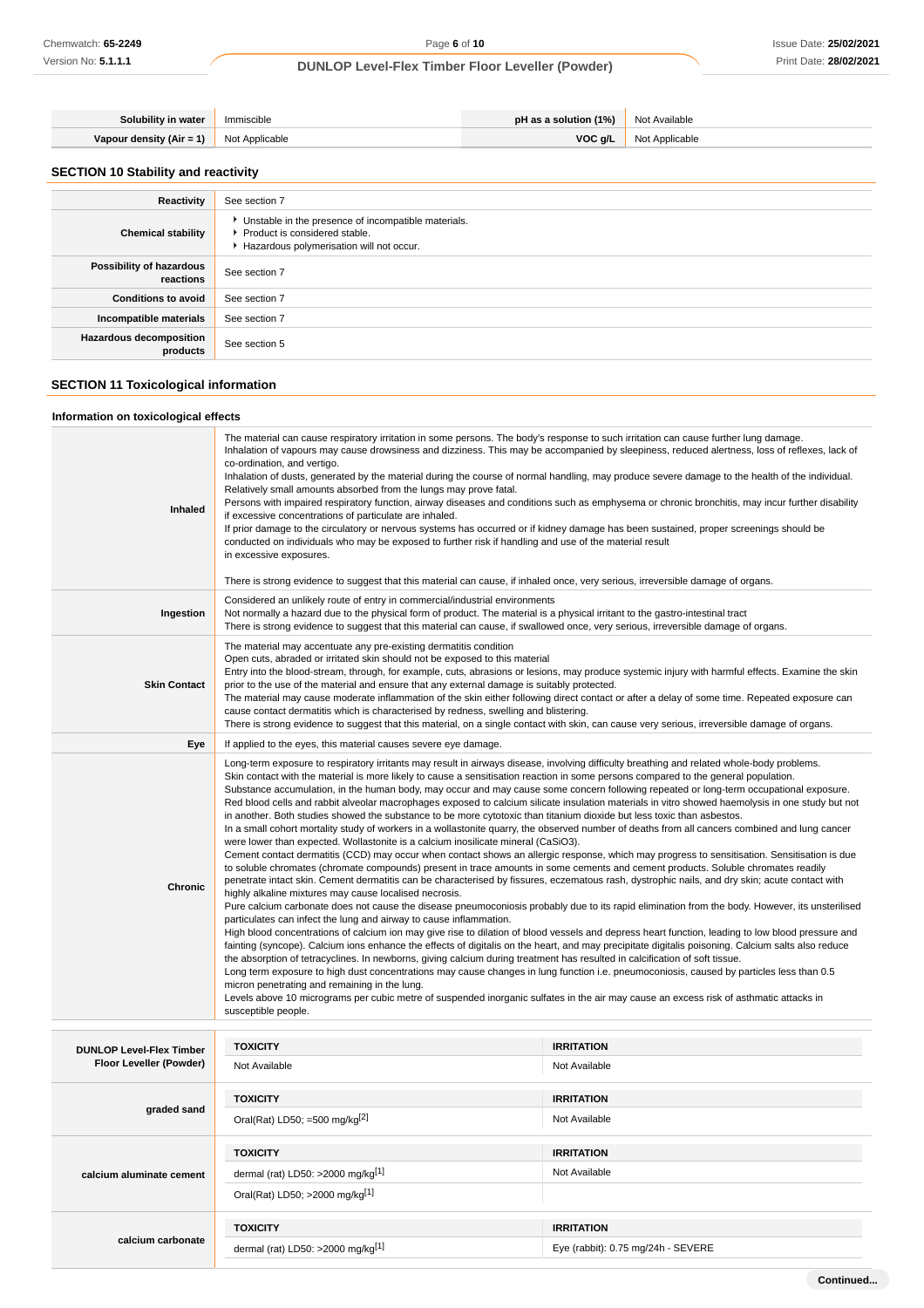|                                                                                                                                             | Oral(Rat) LD50; >2000 mg/kg[1]                                                                                                                                                                                                                                                                                                                                                                                                                                                                                                                                                                                                                                                                                                                                                               |                                 | Eye: no adverse effect observed (not irritating)[1]                                                                                                                 |  |
|---------------------------------------------------------------------------------------------------------------------------------------------|----------------------------------------------------------------------------------------------------------------------------------------------------------------------------------------------------------------------------------------------------------------------------------------------------------------------------------------------------------------------------------------------------------------------------------------------------------------------------------------------------------------------------------------------------------------------------------------------------------------------------------------------------------------------------------------------------------------------------------------------------------------------------------------------|---------------------------------|---------------------------------------------------------------------------------------------------------------------------------------------------------------------|--|
|                                                                                                                                             |                                                                                                                                                                                                                                                                                                                                                                                                                                                                                                                                                                                                                                                                                                                                                                                              |                                 | Skin (rabbit): 500 mg/24h-moderate                                                                                                                                  |  |
|                                                                                                                                             |                                                                                                                                                                                                                                                                                                                                                                                                                                                                                                                                                                                                                                                                                                                                                                                              |                                 | Skin: no adverse effect observed (not irritating)[1]                                                                                                                |  |
|                                                                                                                                             | <b>TOXICITY</b>                                                                                                                                                                                                                                                                                                                                                                                                                                                                                                                                                                                                                                                                                                                                                                              | <b>IRRITATION</b>               |                                                                                                                                                                     |  |
| calcium sulfate                                                                                                                             | Oral(Rat) LD50; >1581 mg/kg[1]                                                                                                                                                                                                                                                                                                                                                                                                                                                                                                                                                                                                                                                                                                                                                               | Not Available                   |                                                                                                                                                                     |  |
|                                                                                                                                             | <b>TOXICITY</b>                                                                                                                                                                                                                                                                                                                                                                                                                                                                                                                                                                                                                                                                                                                                                                              | <b>IRRITATION</b>               |                                                                                                                                                                     |  |
| portland cement                                                                                                                             | Not Available                                                                                                                                                                                                                                                                                                                                                                                                                                                                                                                                                                                                                                                                                                                                                                                | Not Available                   |                                                                                                                                                                     |  |
| Legend:                                                                                                                                     | 1. Value obtained from Europe ECHA Registered Substances - Acute toxicity 2.* Value obtained from manufacturer's SDS. Unless otherwise<br>specified data extracted from RTECS - Register of Toxic Effect of chemical Substances                                                                                                                                                                                                                                                                                                                                                                                                                                                                                                                                                              |                                 |                                                                                                                                                                     |  |
|                                                                                                                                             |                                                                                                                                                                                                                                                                                                                                                                                                                                                                                                                                                                                                                                                                                                                                                                                              |                                 |                                                                                                                                                                     |  |
| <b>CALCIUM CARBONATE</b>                                                                                                                    | No evidence of carcinogenic properties. No evidence of mutagenic or teratogenic effects.<br>The material may produce severe irritation to the eye causing pronounced inflammation. Repeated or prolonged exposure to irritants may<br>produce conjunctivitis.<br>vesicles, scaling and thickening of the skin.                                                                                                                                                                                                                                                                                                                                                                                                                                                                               |                                 | The material may cause skin irritation after prolonged or repeated exposure and may produce on contact skin redness, swelling, the production of                    |  |
| <b>CALCIUM SULFATE</b>                                                                                                                      | Gypsum (calcium sulfate dehydrate) irritates the skin, eye, mucous membranes, and airways. A series of studies involving Gypsum industry<br>workers in Poland reported chronic, non-specific airways diseases.<br>Repeat dose toxicity: Examination of workers at a gypsum manufacturing plant found restrictive defects on long-function tests in those who were<br>chronically exposed to gypsum dust.<br>Synergistic/antagonistic effects: Gypsum appears to be protective on quartz toxicity in animal testing.                                                                                                                                                                                                                                                                          |                                 |                                                                                                                                                                     |  |
| <b>PORTLAND CEMENT</b>                                                                                                                      | The following information refers to contact allergens as a group and may not be specific to this product.<br>Contact allergies quickly manifest themselves as contact eczema, more rarely as urticaria or Quincke's oedema. The pathogenesis of contact<br>eczema involves a cell-mediated (T lymphocytes) immune reaction of the delayed type. Other allergic skin reactions, e.g. contact urticaria,<br>involve antibody-mediated immune reactions. The significance of the contact allergen is not simply determined by its sensitisation potential: the<br>distribution of the substance and the opportunities for contact with it are equally important.                                                                                                                                |                                 |                                                                                                                                                                     |  |
| <b>GRADED SAND &amp; CALCIUM</b><br><b>ALUMINATE CEMENT &amp;</b><br><b>PORTLAND CEMENT</b>                                                 | No significant acute toxicological data identified in literature search.                                                                                                                                                                                                                                                                                                                                                                                                                                                                                                                                                                                                                                                                                                                     |                                 |                                                                                                                                                                     |  |
| <b>CALCIUM ALUMINATE</b><br><b>CEMENT &amp; CALCIUM</b><br><b>CARBONATE &amp; CALCIUM</b><br><b>SULFATE &amp; PORTLAND</b><br><b>CEMENT</b> | Asthma-like symptoms may continue for months or even years after exposure to the material ends. This may be due to a non-allergic condition<br>known as reactive airways dysfunction syndrome (RADS) which can occur after exposure to high levels of highly irritating compound. Main<br>criteria for diagnosing RADS include the absence of previous airways disease in a non-atopic individual, with sudden onset of persistent<br>asthma-like symptoms within minutes to hours of a documented exposure to the irritant. Other criteria for diagnosis of RADS include a reversible<br>airflow pattern on lung function tests, moderate to severe bronchial hyperreactivity on methacholine challenge testing, and the lack of minimal<br>lymphocytic inflammation, without eosinophilia. |                                 |                                                                                                                                                                     |  |
| <b>Acute Toxicity</b>                                                                                                                       | ×                                                                                                                                                                                                                                                                                                                                                                                                                                                                                                                                                                                                                                                                                                                                                                                            | Carcinogenicity                 | ×                                                                                                                                                                   |  |
| <b>Skin Irritation/Corrosion</b>                                                                                                            | ✔                                                                                                                                                                                                                                                                                                                                                                                                                                                                                                                                                                                                                                                                                                                                                                                            | Reproductivity                  | ×                                                                                                                                                                   |  |
| <b>Serious Eye Damage/Irritation</b>                                                                                                        | ✔                                                                                                                                                                                                                                                                                                                                                                                                                                                                                                                                                                                                                                                                                                                                                                                            | <b>STOT - Single Exposure</b>   | v                                                                                                                                                                   |  |
| <b>Respiratory or Skin</b><br>sensitisation                                                                                                 | ✔                                                                                                                                                                                                                                                                                                                                                                                                                                                                                                                                                                                                                                                                                                                                                                                            | <b>STOT - Repeated Exposure</b> | ×                                                                                                                                                                   |  |
| <b>Mutagenicity</b>                                                                                                                         | ✔                                                                                                                                                                                                                                                                                                                                                                                                                                                                                                                                                                                                                                                                                                                                                                                            | <b>Aspiration Hazard</b>        | ×                                                                                                                                                                   |  |
|                                                                                                                                             |                                                                                                                                                                                                                                                                                                                                                                                                                                                                                                                                                                                                                                                                                                                                                                                              | Legend:                         | $\blacktriangleright$ – Data either not available or does not fill the criteria for classification<br>$\blacktriangleright$ – Data available to make classification |  |

# **SECTION 12 Ecological information**

| Toxicity                                                   |                  |                           |                               |                     |                  |
|------------------------------------------------------------|------------------|---------------------------|-------------------------------|---------------------|------------------|
| <b>DUNLOP Level-Flex Timber</b><br>Floor Leveller (Powder) | Endpoint         | <b>Test Duration (hr)</b> | <b>Species</b>                | Value               | <b>Source</b>    |
|                                                            | Not<br>Available | Not Available             | Not Available                 | Not<br>Available    | Not<br>Available |
|                                                            | Endpoint         | <b>Test Duration (hr)</b> | <b>Species</b>                | Value               | <b>Source</b>    |
| graded sand                                                | Not<br>Available | Not Available             | Not Available                 | Not<br>Available    | Not<br>Available |
|                                                            | Endpoint         | <b>Test Duration (hr)</b> | <b>Species</b>                | Value               | Source           |
|                                                            | <b>LC50</b>      | 96                        | Fish                          | $>100$ mg/L         | 2                |
| calcium aluminate cement                                   | <b>EC50</b>      | 48                        | Crustacea                     | $5.4$ mg/L          | 2                |
|                                                            | <b>EC50</b>      | 72                        | Algae or other aquatic plants | 3.6 <sub>mq/L</sub> | 2                |
|                                                            | <b>NOEC</b>      | 72                        | Algae or other aquatic plants | $2.6$ mg/L          | $\overline{2}$   |
|                                                            | Endpoint         | <b>Test Duration (hr)</b> | <b>Species</b>                | Value               | <b>Source</b>    |
|                                                            | <b>LC50</b>      | 96                        | Fish                          | >56000mg/L          | 4                |
| calcium carbonate                                          | <b>EC50</b>      | 72                        | Algae or other aquatic plants | $>14$ mg/L          | 2                |
|                                                            | EC10             | 72                        | Algae or other aquatic plants | $>14$ mg/L          | 2                |
|                                                            | <b>NOEL</b>      | 1332.0                    | Not Available                 | 1.0% w/w            | $\overline{4}$   |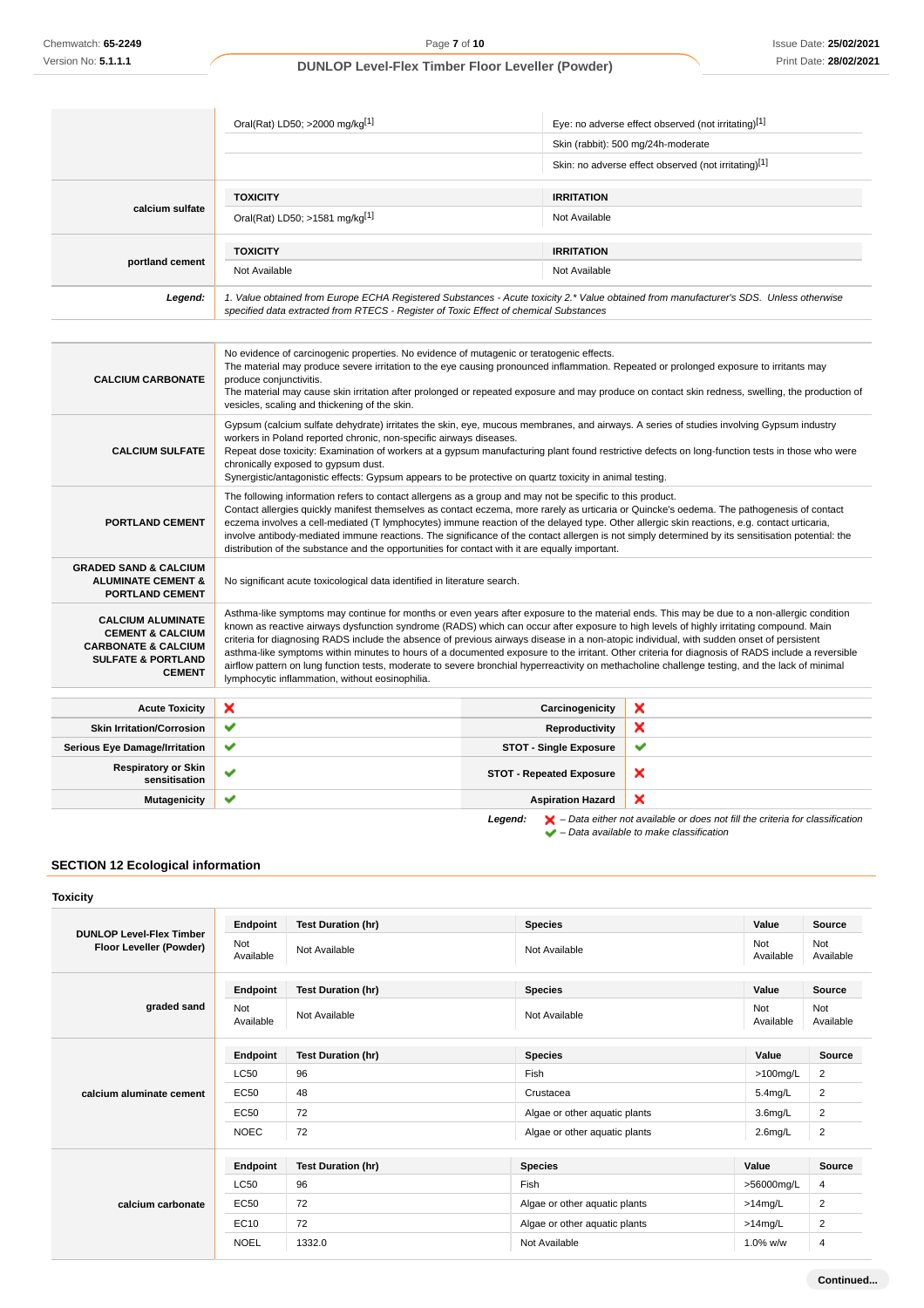| calcium sulfate | Endpoint                                                                                                                                                                                                                                                                                                                                                                                        | <b>Test Duration (hr)</b> | <b>Species</b>                | Value            | Source           |
|-----------------|-------------------------------------------------------------------------------------------------------------------------------------------------------------------------------------------------------------------------------------------------------------------------------------------------------------------------------------------------------------------------------------------------|---------------------------|-------------------------------|------------------|------------------|
|                 | <b>LC50</b>                                                                                                                                                                                                                                                                                                                                                                                     | 96                        | Fish                          | >79mg/L          | 2                |
|                 | EC50                                                                                                                                                                                                                                                                                                                                                                                            | 72                        | Algae or other aguatic plants | >79mg/L          | $\overline{2}$   |
|                 | EC <sub>0</sub>                                                                                                                                                                                                                                                                                                                                                                                 | 96                        | Crustacea                     | $=1255.000$ mg/L |                  |
|                 | <b>NOEL</b>                                                                                                                                                                                                                                                                                                                                                                                     | 3696                      | Not Available                 | $1.25q$ /eu      | 4                |
|                 |                                                                                                                                                                                                                                                                                                                                                                                                 |                           |                               |                  |                  |
|                 | Endpoint                                                                                                                                                                                                                                                                                                                                                                                        | <b>Test Duration (hr)</b> | <b>Species</b>                | Value            | <b>Source</b>    |
| portland cement | Not<br>Available                                                                                                                                                                                                                                                                                                                                                                                | Not Available             | Not Available                 | Not<br>Available | Not<br>Available |
| Legend:         | Extracted from 1. IUCLID Toxicity Data 2. Europe ECHA Registered Substances - Ecotoxicological Information - Aquatic Toxicity 3. EPIWIN Suite<br>V3.12 (QSAR) - Aquatic Toxicity Data (Estimated) 4. US EPA, Ecotox database - Aquatic Toxicity Data 5. ECETOC Aquatic Hazard Assessment<br>Data 6. NITE (Japan) - Bioconcentration Data 7. METI (Japan) - Bioconcentration Data 8. Vendor Data |                           |                               |                  |                  |

### **DO NOT** discharge into sewer or waterways.

# **Persistence and degradability**

| Ingredient                       | Persistence: Water/Soil<br><b>Persistence: Air</b> |             |  |  |
|----------------------------------|----------------------------------------------------|-------------|--|--|
| calcium sulfate                  | <b>HIGH</b>                                        | <b>HIGH</b> |  |  |
| <b>Bioaccumulative potential</b> |                                                    |             |  |  |
| Ingredient                       | <b>Bioaccumulation</b>                             |             |  |  |
| calcium sulfate                  | LOW (LogKOW = $-2.2002$ )                          |             |  |  |
| Mobility in soil                 |                                                    |             |  |  |
| Ingredient                       | <b>Mobility</b>                                    |             |  |  |
| calcium sulfate                  | $LOW (KOC = 6.124)$                                |             |  |  |

# **SECTION 13 Disposal considerations**

| Waste treatment methods      |                                                                                                                                                                                                                                                                                                                                                                                                                                                                                                                                                                                                                                                                                                                                                                                                                                                                                                                                                                                                                                                                                                                                                                                                                                                                                                                                       |
|------------------------------|---------------------------------------------------------------------------------------------------------------------------------------------------------------------------------------------------------------------------------------------------------------------------------------------------------------------------------------------------------------------------------------------------------------------------------------------------------------------------------------------------------------------------------------------------------------------------------------------------------------------------------------------------------------------------------------------------------------------------------------------------------------------------------------------------------------------------------------------------------------------------------------------------------------------------------------------------------------------------------------------------------------------------------------------------------------------------------------------------------------------------------------------------------------------------------------------------------------------------------------------------------------------------------------------------------------------------------------|
| Product / Packaging disposal | Containers may still present a chemical hazard/ danger when empty.<br>Return to supplier for reuse/ recycling if possible.<br>Otherwise:<br>If container can not be cleaned sufficiently well to ensure that residuals do not remain or if the container cannot be used to store the same<br>product, then puncture containers, to prevent re-use, and bury at an authorised landfill.<br>▶ Where possible retain label warnings and SDS and observe all notices pertaining to the product.<br>Legislation addressing waste disposal requirements may differ by country, state and/ or territory. Each user must refer to laws operating in their<br>area. In some areas, certain wastes must be tracked.<br>A Hierarchy of Controls seems to be common - the user should investigate:<br>Reduction<br>Reuse<br>Recycling<br>Disposal (if all else fails)<br>This material may be recycled if unused, or if it has not been contaminated so as to make it unsuitable for its intended use.<br>DO NOT allow wash water from cleaning or process equipment to enter drains.<br>It may be necessary to collect all wash water for treatment before disposal.<br>In all cases disposal to sewer may be subject to local laws and regulations and these should be considered first.<br>• Where in doubt contact the responsible authority. |

# **SECTION 14 Transport information**

| Labels Required         |                |  |
|-------------------------|----------------|--|
| <b>Marine Pollutant</b> | <b>NO</b>      |  |
| <b>HAZCHEM</b>          | Not Applicable |  |
|                         |                |  |

# **Land transport (ADG): NOT REGULATED FOR TRANSPORT OF DANGEROUS GOODS**

**Air transport (ICAO-IATA / DGR): NOT REGULATED FOR TRANSPORT OF DANGEROUS GOODS**

### **Sea transport (IMDG-Code / GGVSee): NOT REGULATED FOR TRANSPORT OF DANGEROUS GOODS**

**Transport in bulk according to Annex II of MARPOL and the IBC code**

Not Applicable

### **Transport in bulk in accordance with MARPOL Annex V and the IMSBC Code**

| <b>Product name</b>      | Group         |
|--------------------------|---------------|
| graded sand              | Not Available |
| calcium aluminate cement | Not Available |
| calcium carbonate        | Not Available |
| calcium sulfate          | Not Available |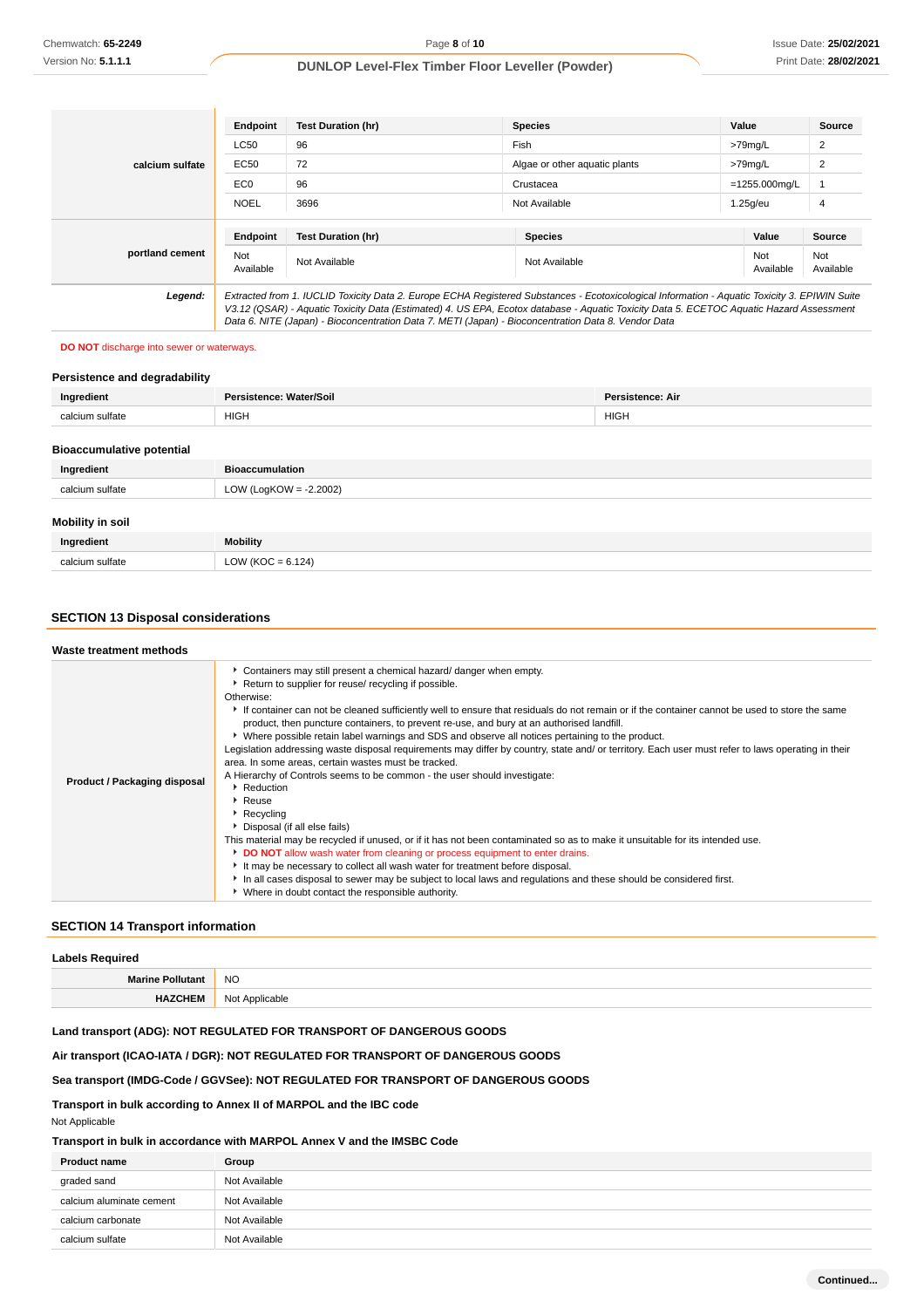| <b>Product name</b>                               | Group            |
|---------------------------------------------------|------------------|
| portland cement                                   | Not Available    |
| Transport in bulk in accordance with the ICG Code |                  |
| <b>Product name</b>                               | <b>Ship Type</b> |
| graded sand                                       | Not Available    |
| calcium aluminate cement                          | Not Available    |
| calcium carbonate                                 | Not Available    |
| calcium sulfate                                   | Not Available    |
| portland cement                                   | Not Available    |

# **SECTION 15 Regulatory information**

### **Safety, health and environmental regulations / legislation specific for the substance or mixture**

#### I **graded sand is found on the following regulatory lists**

Australia Hazardous Chemical Information System (HCIS) - Hazardous Chemicals Australian Inventory of Industrial Chemicals (AIIC)

Chemical Footprint Project - Chemicals of High Concern List

International Agency for Research on Cancer (IARC) - Agents Classified by the IARC Monographs

International Agency for Research on Cancer (IARC) - Agents Classified by the IARC Monographs - Group 1: Carcinogenic to humans

### **calcium aluminate cement is found on the following regulatory lists**

Australian Inventory of Industrial Chemicals (AIIC)

### **calcium carbonate is found on the following regulatory lists**

Australian Inventory of Industrial Chemicals (AIIC)

# **calcium sulfate is found on the following regulatory lists**

Australian Inventory of Industrial Chemicals (AIIC)

### **portland cement is found on the following regulatory lists**

Australian Inventory of Industrial Chemicals (AIIC)

#### **National Inventory Status**

| <b>National Inventory</b>                          | <b>Status</b>                                                                                                                                                                                            |
|----------------------------------------------------|----------------------------------------------------------------------------------------------------------------------------------------------------------------------------------------------------------|
| Australia - AIIC / Australia<br>Non-Industrial Use | Yes                                                                                                                                                                                                      |
| Canada - DSL                                       | Yes                                                                                                                                                                                                      |
| Canada - NDSL                                      | No (graded sand; calcium aluminate cement; calcium sulfate; portland cement)                                                                                                                             |
| China - IECSC                                      | Yes                                                                                                                                                                                                      |
| Europe - EINEC / ELINCS / NLP                      | Yes                                                                                                                                                                                                      |
| Japan - ENCS                                       | No (portland cement)                                                                                                                                                                                     |
| Korea - KECI                                       | Yes                                                                                                                                                                                                      |
| New Zealand - NZIoC                                | Yes                                                                                                                                                                                                      |
| Philippines - PICCS                                | No (calcium aluminate cement; portland cement)                                                                                                                                                           |
| <b>USA - TSCA</b>                                  | Yes                                                                                                                                                                                                      |
| Taiwan - TCSI                                      | Yes                                                                                                                                                                                                      |
| Mexico - INSQ                                      | No (calcium aluminate cement)                                                                                                                                                                            |
| Vietnam - NCI                                      | Yes                                                                                                                                                                                                      |
| Russia - ARIPS                                     | No (calcium aluminate cement)                                                                                                                                                                            |
| Legend:                                            | Yes = All CAS declared ingredients are on the inventory<br>No = One or more of the CAS listed ingredients are not on the inventory and are not exempt from listing(see specific ingredients in brackets) |

### **SECTION 16 Other information**

| 'ate | $202 -$           |
|------|-------------------|
|      | .                 |
| ™at⊭ | ገበ1⊧<br>(14)<br>. |

### **SDS Version Summary**

| <b>Version</b> | <b>Issue Date</b> | <b>Sections Updated</b>                                                                                                                                                                                                                                                                                                                                                                                                                                                                                                                          |
|----------------|-------------------|--------------------------------------------------------------------------------------------------------------------------------------------------------------------------------------------------------------------------------------------------------------------------------------------------------------------------------------------------------------------------------------------------------------------------------------------------------------------------------------------------------------------------------------------------|
| 4.1.1.1        | 19/02/2021        | Acute Health (inhaled), Acute Health (skin), Acute Health (swallowed), Appearance, Chronic Health, Classification, Disposal,<br>Engineering Control, Exposure Standard, Fire Fighter (fire/explosion hazard), Fire Fighter (fire incompatibility), First Aid (inhaled),<br>First Aid (skin), First Aid (swallowed), Handling Procedure, Ingredients, Personal Protection (eye), Personal Protection<br>(hands/feet), Physical Properties, Storage (storage incompatibility), Storage (storage requirement), Storage (suitable container),<br>Use |
| 5.1.1.1        | 25/02/2021        | Ingredients                                                                                                                                                                                                                                                                                                                                                                                                                                                                                                                                      |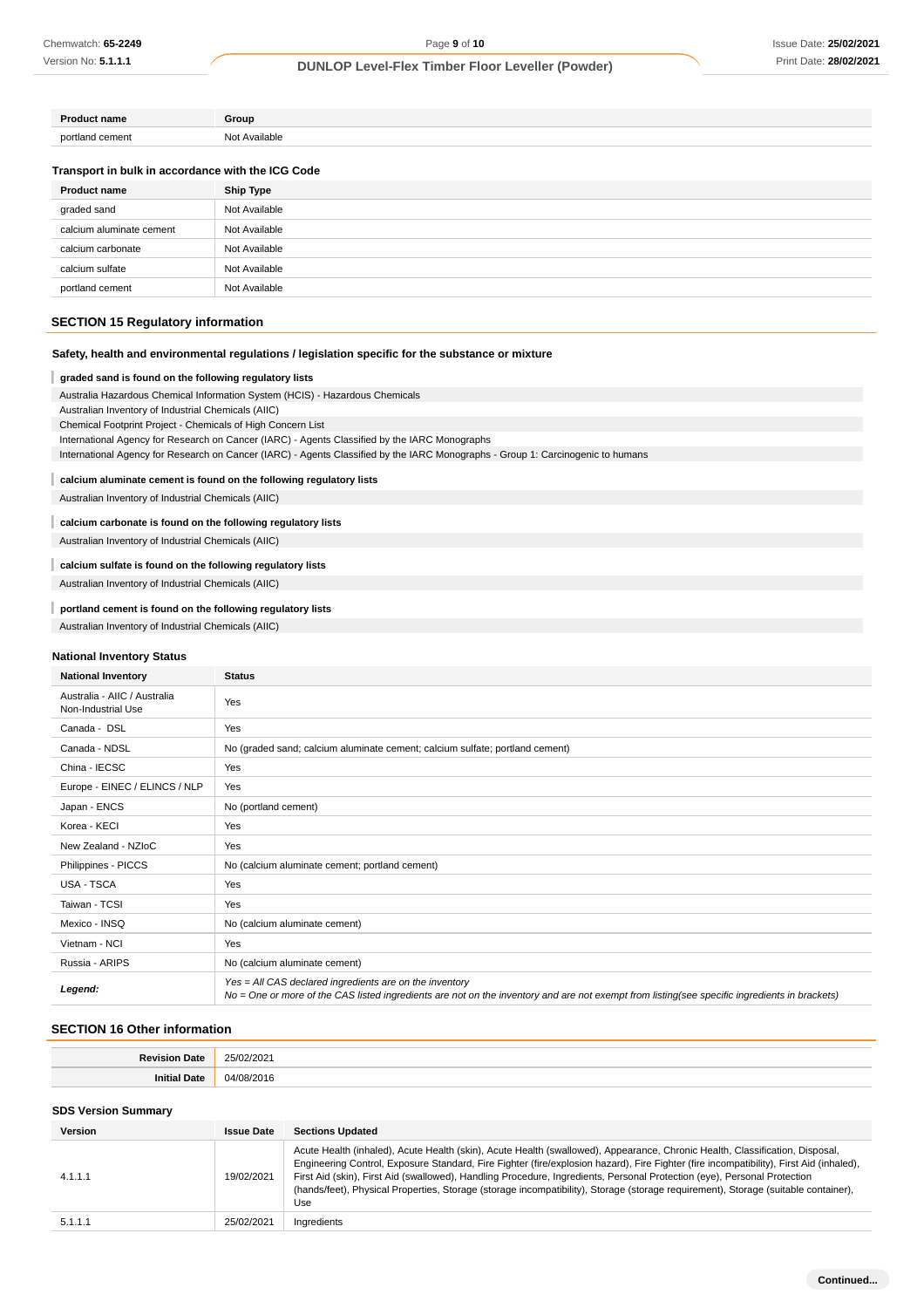### **Other information**

Classification of the preparation and its individual components has drawn on official and authoritative sources as well as independent review by the Chemwatch Classification committee using available literature references.

The SDS is a Hazard Communication tool and should be used to assist in the Risk Assessment. Many factors determine whether the reported Hazards are Risks in the workplace or other settings. Risks may be determined by reference to Exposures Scenarios. Scale of use, frequency of use and current or available engineering controls must be considered.

### **Definitions and abbreviations**

PC-TWA: Permissible Concentration-Time Weighted Average PC-STEL: Permissible Concentration-Short Term Exposure Limit IARC: International Agency for Research on Cancer ACGIH: American Conference of Governmental Industrial Hygienists STEL: Short Term Exposure Limit TEEL: Temporary Emergency Exposure Limit。 IDLH: Immediately Dangerous to Life or Health Concentrations OSF: Odour Safety Factor NOAEL :No Observed Adverse Effect Level LOAEL: Lowest Observed Adverse Effect Level TLV: Threshold Limit Value LOD: Limit Of Detection OTV: Odour Threshold Value BCF: BioConcentration Factors BEI: Biological Exposure Index

This document is copyright.

Apart from any fair dealing for the purposes of private study, research, review or criticism, as permitted under the Copyright Act, no part may be reproduced by any process without written permission from CHEMWATCH. TEL (+61 3) 9572 4700.

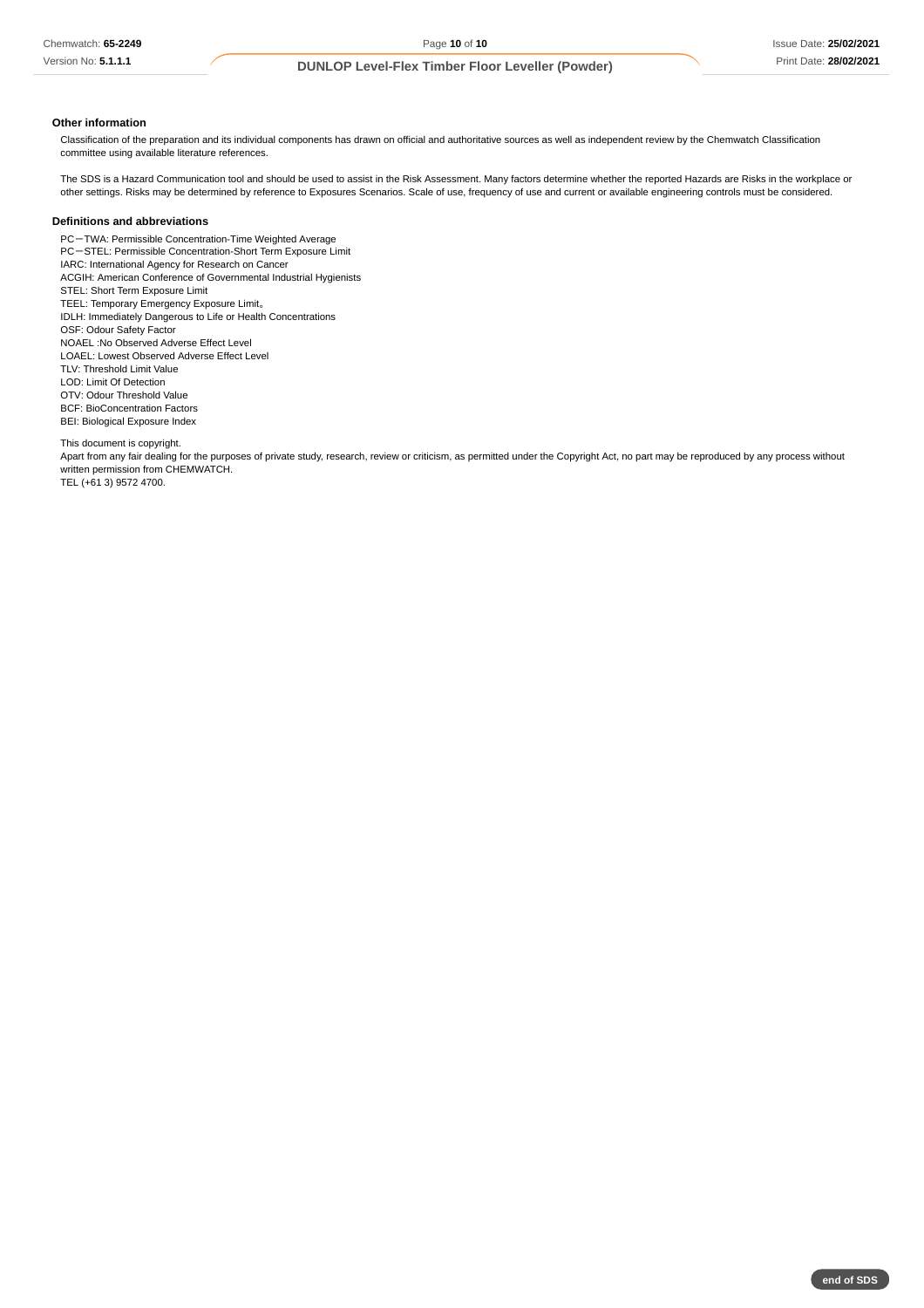

# **Ardex (Ardex Australia)** Chemwatch Hazard Alert Code: 0 **DUNLOP Level-Flex Timber Floor Leveller (Primer)**

Chemwatch: **65-2250** Version No: **4.1.1.1** Safety Data Sheet according to WHS and ADG requirements

## **SECTION 1 Identification of the substance / mixture and of the company / undertaking**

#### **Product Identifier**

| <b>Product name</b>           | DUNLOP Level-Flex Timber Floor Leveller (Primer) |
|-------------------------------|--------------------------------------------------|
| <b>Chemical Name</b>          | Not Applicable                                   |
| Synonyms                      | primer; adhesion improving agent                 |
| <b>Chemical formula</b>       | Not Applicable                                   |
| Other means of identification | Not Available                                    |

### **Relevant identified uses of the substance or mixture and uses advised against**

Relevant identified uses | Prime timer floors before applying Timber Floor Leveller. Application by brush or roller.

### **Details of the supplier of the safety data sheet**

| Registered company name | Ardex (Ardex Australia)                       |
|-------------------------|-----------------------------------------------|
| <b>Address</b>          | 20 Powers Road Seven Hills NSW 2147 Australia |
| Telephone               | 1800 224 070                                  |
| Fax                     | 1300 780 102                                  |
| Website                 | Not Available                                 |
| Email                   | Not Available                                 |

### **Emergency telephone number**

**Association / Organisation Ardex (Ardex Australia) Emergency telephone numbers** 1800 224 070 (Mon-Fri, 9am-5pm) **Other emergency telephone numbers** Not Available

### **SECTION 2 Hazards identification**

#### **Classification of the substance or mixture**

# **NON-HAZARDOUS CHEMICAL. NON-DANGEROUS GOODS. According to the WHS Regulations and the ADG Code.**

### **ChemWatch Hazard Ratings**

|                     | Min | Max |                             |
|---------------------|-----|-----|-----------------------------|
| Flammability        |     |     |                             |
| <b>Toxicity</b>     | 0   |     | $0 =$ Minimum               |
| <b>Body Contact</b> |     |     | $1 = Low$                   |
| Reactivity          |     |     | $2 =$ Moderate              |
| Chronic             |     |     | $3 = High$<br>$4 =$ Extreme |

| NIC<br>. |
|----------|
| יי       |

## **Label elements**

| Hazard pictogram(s)   Not Applicable |                              |
|--------------------------------------|------------------------------|
|                                      |                              |
|                                      | Signal word   Not Applicable |

Issue Date: **19/02/2021** Print Date: **21/02/2021** S.GHS.AUS.EN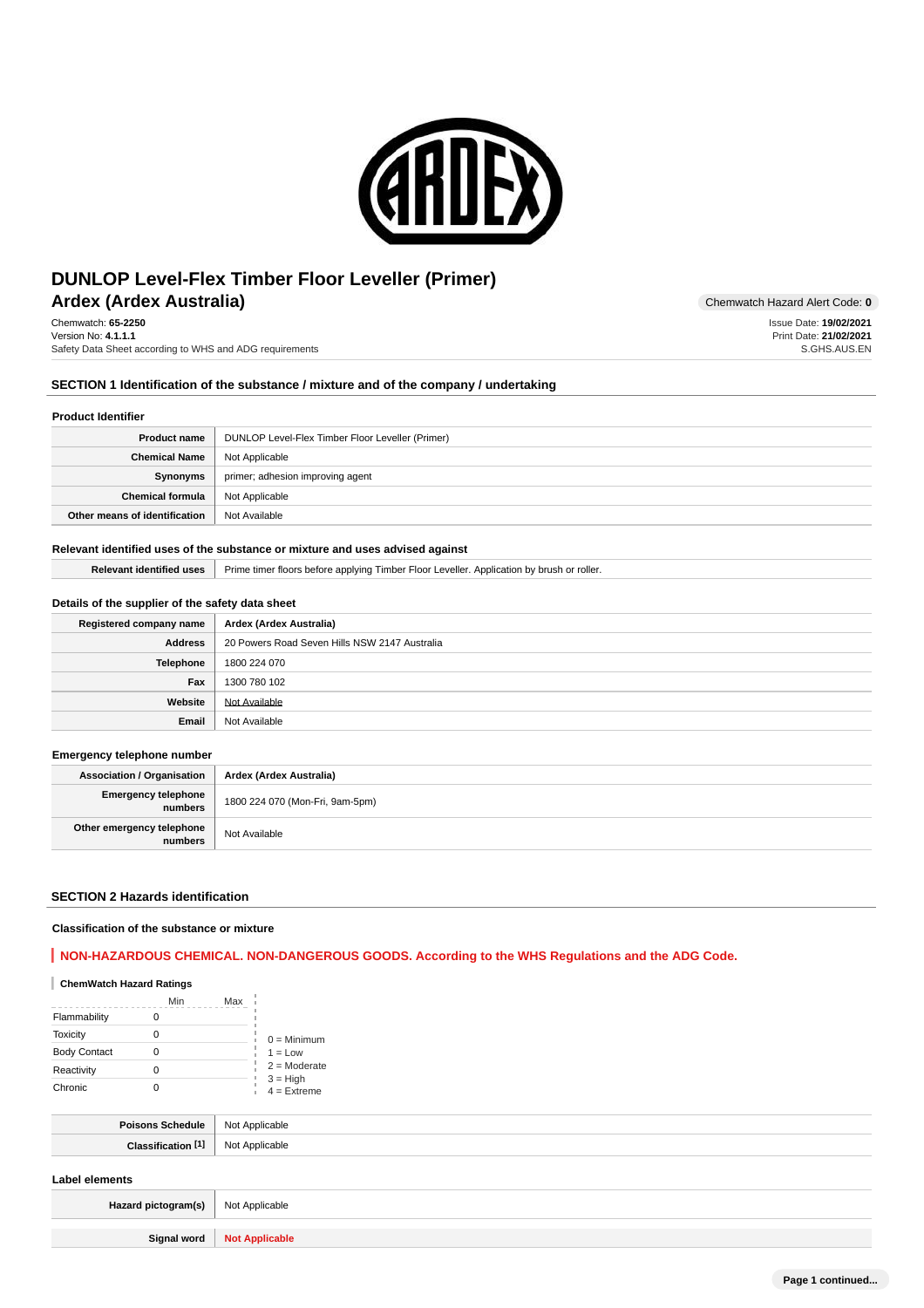### **Hazard statement(s)**

Not Applicable

### **Precautionary statement(s) Prevention** Not Applicable

**Precautionary statement(s) Response**

Not Applicable

**Precautionary statement(s) Storage** Not Applicable

### **Precautionary statement(s) Disposal** Not Applicable

# **SECTION 3 Composition / information on ingredients**

#### **Substances**

See section below for composition of Mixtures

### **Mixtures**

| <b>CAS No</b> | %[weight] | Name                                       |  |  |
|---------------|-----------|--------------------------------------------|--|--|
| Not Available | $30$      | acrylic co-polymer                         |  |  |
| 111-76-2      | <1        | ethylene alvcol monobutyl ether            |  |  |
| Not Available | balance   | Ingredients determined not to be hazardous |  |  |

## **SECTION 4 First aid measures**

# **Description of first aid measures**

| <b>Eye Contact</b>  | If this product comes in contact with eyes:<br>▶ Wash out immediately with water.<br>If irritation continues, seek medical attention.<br>Removal of contact lenses after an eye injury should only be undertaken by skilled personnel. |
|---------------------|----------------------------------------------------------------------------------------------------------------------------------------------------------------------------------------------------------------------------------------|
| <b>Skin Contact</b> | If skin or hair contact occurs:<br>Flush skin and hair with running water (and soap if available).<br>Seek medical attention in event of irritation.                                                                                   |
| Inhalation          | If fumes, aerosols or combustion products are inhaled remove from contaminated area.<br>• Other measures are usually unnecessary.                                                                                                      |
| Ingestion           | Immediately give a glass of water.<br>First aid is not generally required. If in doubt, contact a Poisons Information Centre or a doctor.                                                                                              |

### **Indication of any immediate medical attention and special treatment needed**

Treat symptomatically.

# **SECTION 5 Firefighting measures**

### **Extinguishing media**

- **F** There is no restriction on the type of extinguisher which may be used.
- Use extinguishing media suitable for surrounding area.

### **Special hazards arising from the substrate or mixture**

### **Advice for firefighters**

| <b>Fire Fighting</b>         | Alert Fire Brigade and tell them location and nature of hazard.<br>▶ Wear breathing apparatus plus protective gloves in the event of a fire.<br>Prevent, by any means available, spillage from entering drains or water courses.<br>Use fire fighting procedures suitable for surrounding area.                                                                    |
|------------------------------|--------------------------------------------------------------------------------------------------------------------------------------------------------------------------------------------------------------------------------------------------------------------------------------------------------------------------------------------------------------------|
| <b>Fire/Explosion Hazard</b> | The material is not readily combustible under normal conditions.<br>However, it will break down under fire conditions and the organic component may burn.<br>Not considered to be a significant fire risk.<br>► Heat may cause expansion or decomposition with violent rupture of containers.<br>Decomposition may produce toxic fumes of:<br>carbon dioxide (CO2) |
| <b>HAZCHEM</b>               | Not Applicable                                                                                                                                                                                                                                                                                                                                                     |

### **SECTION 6 Accidental release measures**

**Personal precautions, protective equipment and emergency procedures** See section 8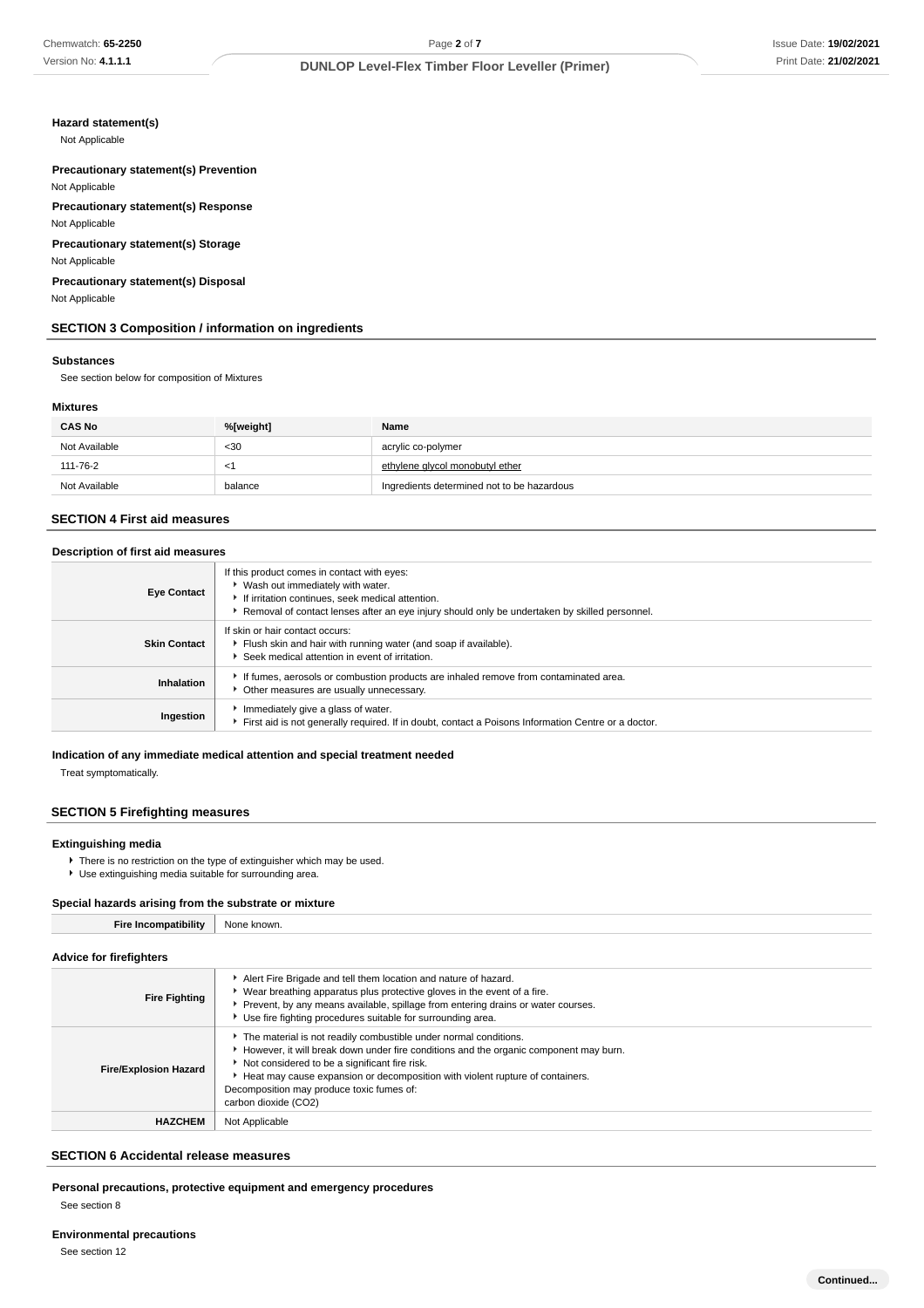# **Methods and material for containment and cleaning up**

| <b>Minor Spills</b> | • Clean up all spills immediately.<br>Avoid breathing vapours and contact with skin and eyes.<br>Control personal contact with the substance, by using protective equipment.<br>Contain and absorb spill with sand, earth, inert material or vermiculite. |
|---------------------|-----------------------------------------------------------------------------------------------------------------------------------------------------------------------------------------------------------------------------------------------------------|
| <b>Major Spills</b> | Minor hazard.<br>Clear area of personnel.<br>Alert Fire Brigade and tell them location and nature of hazard.<br>• Control personal contact with the substance, by using protective equipment as required.                                                 |

Personal Protective Equipment advice is contained in Section 8 of the SDS.

# **SECTION 7 Handling and storage**

### **Precautions for safe handling**

| Safe handling     | Limit all unnecessary personal contact.<br>▶ Wear protective clothing when risk of exposure occurs.<br>▶ Use in a well-ventilated area.<br>When handling DO NOT eat, drink or smoke.   |
|-------------------|----------------------------------------------------------------------------------------------------------------------------------------------------------------------------------------|
| Other information | Store in original containers.<br>▶ Keep containers securely sealed.<br>Store in a cool, dry, well-ventilated area.<br>Store away from incompatible materials and foodstuff containers. |

# **Conditions for safe storage, including any incompatibilities**

| Suitable container      | Polyethylene or polypropylene container.<br>Packing as recommended by manufacturer.<br>• Check all containers are clearly labelled and free from leaks. |
|-------------------------|---------------------------------------------------------------------------------------------------------------------------------------------------------|
| Storage incompatibility | Avoid contamination of water, foodstuffs, feed or seed.                                                                                                 |

# **SECTION 8 Exposure controls / personal protection**

### **Control parameters**

# **Occupational Exposure Limits (OEL)**

# **INGREDIENT DATA**

| Source                          | Ingredient                           | <b>Material name</b> | <b>TWA</b>          |                     | <b>STEL</b>        |           | Peak          | <b>Notes</b>  |
|---------------------------------|--------------------------------------|----------------------|---------------------|---------------------|--------------------|-----------|---------------|---------------|
| Australia Exposure Standards    | ethylene glycol monobutyl ether      | 2-Butoxyethanol      | 20 ppm / 96.9 mg/m3 |                     | 242 mg/m3 / 50 ppm |           | Not Available | Not Available |
| <b>Emergency Limits</b>         |                                      |                      |                     |                     |                    |           |               |               |
| Ingredient                      | <b>Material name</b>                 |                      |                     | TEEL-1              |                    | TEEL-2    |               | TEEL-3        |
| ethylene glycol monobutyl ether | Butoxyethanol, 2-; (Glycol ether EB) |                      |                     | 60 ppm              |                    | $120$ ppm |               | 700 ppm       |
|                                 |                                      |                      |                     |                     |                    |           |               |               |
| Ingredient                      | <b>Original IDLH</b>                 |                      |                     | <b>Revised IDLH</b> |                    |           |               |               |
| ethylene glycol monobutyl ether | 700 ppm                              |                      |                     | Not Available       |                    |           |               |               |

# **Exposure controls**

| Appropriate engineering<br>controls | Engineering controls are used to remove a hazard or place a barrier between the worker and the hazard. Well-designed engineering controls can<br>be highly effective in protecting workers and will typically be independent of worker interactions to provide this high level of protection.<br>The basic types of engineering controls are:<br>Process controls which involve changing the way a job activity or process is done to reduce the risk.<br>Enclosure and/or isolation of emission source which keeps a selected hazard "physically" away from the worker and ventilation that strategically<br>"adds" and "removes" air in the work environment.   |
|-------------------------------------|-------------------------------------------------------------------------------------------------------------------------------------------------------------------------------------------------------------------------------------------------------------------------------------------------------------------------------------------------------------------------------------------------------------------------------------------------------------------------------------------------------------------------------------------------------------------------------------------------------------------------------------------------------------------|
| <b>Personal protection</b>          |                                                                                                                                                                                                                                                                                                                                                                                                                                                                                                                                                                                                                                                                   |
| Eye and face protection             | Safety glasses with side shields<br>Chemical goggles.<br>Contact lenses may pose a special hazard; soft contact lenses may absorb and concentrate irritants. A written policy document, describing<br>the wearing of lenses or restrictions on use, should be created for each workplace or task. This should include a review of lens absorption<br>and adsorption for the class of chemicals in use and an account of injury experience.                                                                                                                                                                                                                        |
| <b>Skin protection</b>              | See Hand protection below                                                                                                                                                                                                                                                                                                                                                                                                                                                                                                                                                                                                                                         |
| <b>Hands/feet protection</b>        | Wear general protective gloves, eg. light weight rubber gloves.<br>The selection of suitable gloves does not only depend on the material, but also on further marks of quality which vary from manufacturer to<br>manufacturer. Where the chemical is a preparation of several substances, the resistance of the glove material can not be calculated in advance<br>and has therefore to be checked prior to the application.<br>The exact break through time for substances has to be obtained from the manufacturer of the protective gloves and has to be observed when<br>making a final choice.<br>Personal hygiene is a key element of effective hand care. |
| <b>Body protection</b>              | See Other protection below                                                                                                                                                                                                                                                                                                                                                                                                                                                                                                                                                                                                                                        |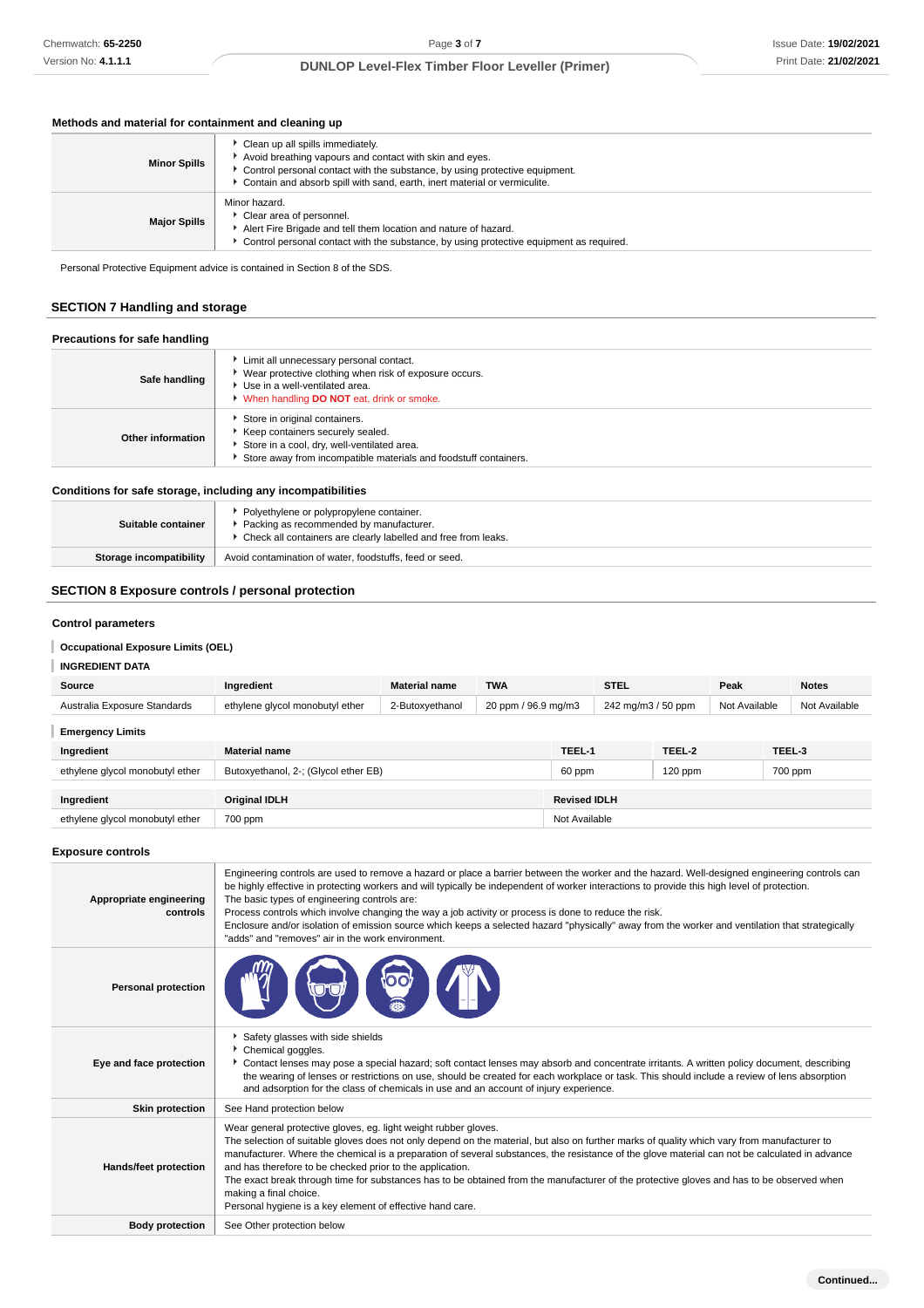|                  | No special equipment needed when handling small quantities.<br><b>OTHERWISE:</b> |
|------------------|----------------------------------------------------------------------------------|
| Other protection | • Overalls.                                                                      |
|                  | Barrier cream.                                                                   |
|                  | Eyewash unit.                                                                    |

### **Recommended material(s)**

**GLOVE SELECTION INDEX**

Glove selection is based on a modified presentation of the:

 **"Forsberg Clothing Performance Index".**

 The effect(s) of the following substance(s) are taken into account in the **computergenerated** selection:

DUNLOP Level-Flex Timber Floor Leveller (Primer)

| <b>Material</b>       | <b>CPI</b> |
|-----------------------|------------|
| <b>BUTYL</b>          | A          |
| PE/EVAL/PE            | A          |
| SARANEX-23            | A          |
| <b>NEOPRENE</b>       | B          |
| <b>NITRILE</b>        | B          |
| <b>PVC</b>            | B          |
| NAT+NEOPR+NITRILE     | C          |
| <b>NATURAL RUBBER</b> | C          |
| <b>PVA</b>            | C          |

\* CPI - Chemwatch Performance Index

A: Best Selection

B: Satisfactory; may degrade after 4 hours continuous immersion

C: Poor to Dangerous Choice for other than short term immersion

**NOTE**: As a series of factors will influence the actual performance of the glove, a final selection must be based on detailed observation. -

\* Where the glove is to be used on a short term, casual or infrequent basis, factors such as "feel" or convenience (e.g. disposability), may dictate a choice of gloves which might otherwise be unsuitable following long-term or frequent use. A qualified practitioner should be consulted.

### **SECTION 9 Physical and chemical properties**

### **Information on basic physical and chemical properties**

| Appearance                                      | White milky liquid with a slight odour; mixes with water. |                                            |                |
|-------------------------------------------------|-----------------------------------------------------------|--------------------------------------------|----------------|
|                                                 |                                                           |                                            |                |
| <b>Physical state</b>                           | Liquid                                                    | Relative density (Water = $1$ )            | 1.01 approx.   |
| Odour                                           | Not Available                                             | Partition coefficient n-octanol<br>/ water | Not Available  |
| <b>Odour threshold</b>                          | Not Available                                             | Auto-ignition temperature (°C)             | Not Applicable |
| pH (as supplied)                                | Not Available                                             | <b>Decomposition temperature</b>           | Not Available  |
| Melting point / freezing point<br>(°C)          | Not Available                                             | Viscosity (cSt)                            | Not Available  |
| Initial boiling point and boiling<br>range (°C) | 100                                                       | Molecular weight (g/mol)                   | Not Applicable |
| Flash point (°C)                                | Not Applicable                                            | <b>Taste</b>                               | Not Available  |
| <b>Evaporation rate</b>                         | Not Available                                             | <b>Explosive properties</b>                | Not Available  |
| Flammability                                    | Not Applicable                                            | <b>Oxidising properties</b>                | Not Available  |
| Upper Explosive Limit (%)                       | Not Applicable                                            | Surface Tension (dyn/cm or<br>mN/m         | Not Available  |
| Lower Explosive Limit (%)                       | Not Applicable                                            | <b>Volatile Component (%vol)</b>           | Not Available  |
| Vapour pressure (kPa)                           | Not Available                                             | Gas group                                  | Not Available  |
| Solubility in water                             | Partly miscible                                           | pH as a solution (1%)                      | Not Available  |
| Vapour density (Air = 1)                        | Not Available                                             | VOC g/L                                    | Not Available  |

### **SECTION 10 Stability and reactivity**

| Reactivity                            | See section 7                                                                                                                        |
|---------------------------------------|--------------------------------------------------------------------------------------------------------------------------------------|
| <b>Chemical stability</b>             | • Unstable in the presence of incompatible materials.<br>▶ Product is considered stable.<br>Hazardous polymerisation will not occur. |
| Possibility of hazardous<br>reactions | See section 7                                                                                                                        |
| <b>Conditions to avoid</b>            | See section 7                                                                                                                        |
| Incompatible materials                | See section 7                                                                                                                        |

#### **Respiratory protection**

Type A Filter of sufficient capacity. (AS/NZS 1716 & 1715, EN 143:2000 & 149:2001, ANSI Z88 or national equivalent)

Where the concentration of gas/particulates in the breathing zone, approaches or exceeds the "Exposure Standard" (or ES), respiratory protection is required. Degree of protection varies with both face-piece and Class of filter; the nature of protection varies with Type of filter.

| <b>Required Minimum</b><br><b>Protection Factor</b> | <b>Half-Face</b><br>Respirator | <b>Full-Face</b><br>Respirator | <b>Powered Air</b><br>Respirator |
|-----------------------------------------------------|--------------------------------|--------------------------------|----------------------------------|
| up to $10 \times ES$                                | A-AUS                          |                                | A-PAPR-AUS /<br>Class 1          |
| up to $50 \times ES$                                | -                              | A-AUS / Class 1                | $\overline{a}$                   |
| up to $100 \times ES$                               | -                              | $A-2$                          | A-PAPR-2 ^                       |

^ - Full-face

A(All classes) = Organic vapours, B AUS or B1 = Acid gasses, B2 = Acid gas or hydrogen cyanide(HCN), B3 = Acid gas or hydrogen cyanide(HCN), E = Sulfur dioxide(SO2), G = Agricultural chemicals, K = Ammonia(NH3), Hg = Mercury, NO = Oxides of nitrogen,  $\overline{MB}$  = Methyl bromide,  $AX$  = Low boiling point organic compounds(below 65 degC)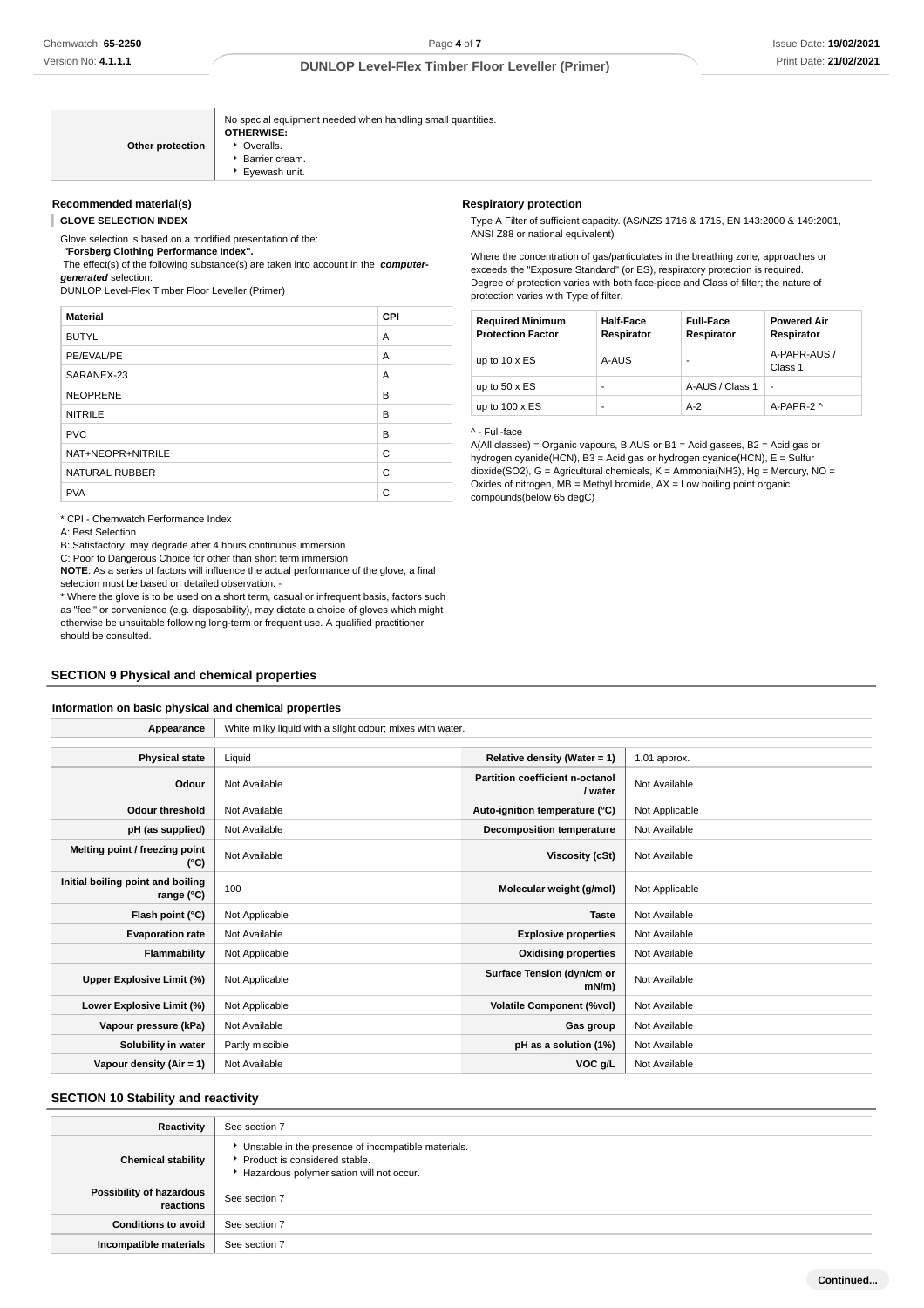**Hazardous decomposition products** See section 5

**SECTION 11 Toxicological information**

| Information on toxicological effects |
|--------------------------------------|
|--------------------------------------|

| Inhaled                                                           | The material is not thought to produce adverse health effects or irritation of the respiratory tract (as classified by EC Directives using animal<br>models). Nevertheless, good hygiene practice requires that exposure be kept to a minimum and that suitable control measures be used in an<br>occupational setting. |                                               |  |
|-------------------------------------------------------------------|-------------------------------------------------------------------------------------------------------------------------------------------------------------------------------------------------------------------------------------------------------------------------------------------------------------------------|-----------------------------------------------|--|
| Ingestion                                                         | The material has NOT been classified by EC Directives or other classification systems as "harmful by ingestion". This is because of the lack of<br>corroborating animal or human evidence.                                                                                                                              |                                               |  |
| <b>Skin Contact</b>                                               | The liquid may be able to be mixed with fats or oils and may degrease the skin, producing a skin reaction described as non-allergic contact<br>dermatitis. The material is unlikely to produce an irritant dermatitis as described in EC Directives.                                                                    |                                               |  |
| Eye                                                               | Although the liquid is not thought to be an irritant (as classified by EC Directives), direct contact with the eye may produce transient discomfort<br>characterised by tearing or conjunctival redness (as with windburn).                                                                                             |                                               |  |
| <b>Chronic</b>                                                    | Long-term exposure to the product is not thought to produce chronic effects adverse to the health (as classified by EC Directives using animal<br>models); nevertheless exposure by all routes should be minimised as a matter of course.                                                                               |                                               |  |
|                                                                   |                                                                                                                                                                                                                                                                                                                         |                                               |  |
|                                                                   | <b>TOXICITY</b>                                                                                                                                                                                                                                                                                                         | <b>IRRITATION</b>                             |  |
| <b>DUNLOP Level-Flex Timber</b><br><b>Floor Leveller (Primer)</b> | Not Available                                                                                                                                                                                                                                                                                                           | Not Available                                 |  |
|                                                                   | <b>TOXICITY</b>                                                                                                                                                                                                                                                                                                         | <b>IRRITATION</b>                             |  |
|                                                                   | Dermal (rabbit) LD50: 667 mg/kg[1]                                                                                                                                                                                                                                                                                      | Eye (rabbit): 100 mg SEVERE                   |  |
|                                                                   | Inhalation(Rat) LC50; =2.21 mg/l4hrs <sup>[2]</sup>                                                                                                                                                                                                                                                                     | Eye (rabbit): 100 mg/24h-moderate             |  |
| ethylene glycol monobutyl                                         | Oral(Guinea) LD50; 1414 mg/kg[1]                                                                                                                                                                                                                                                                                        | Eye: adverse effect observed (irritating)[1]  |  |
| ether                                                             |                                                                                                                                                                                                                                                                                                                         | Skin (rabbit): 500 mg, open; mild             |  |
|                                                                   |                                                                                                                                                                                                                                                                                                                         | Skin: adverse effect observed (irritating)[1] |  |

Skin: no adverse effect observed (not irritating)[1]

Legend: | 1. Value obtained from Europe ECHA Registered Substances - Acute toxicity 2.\* Value obtained from manufacturer's SDS. Unless otherwise specified data extracted from RTECS - Register of Toxic Effect of chemical Substances

| <b>ETHYLENE GLYCOL</b><br><b>MONOBUTYL ETHER</b> | ASCC (NZ) SDS<br>The material may produce severe irritation to the eye causing pronounced inflammation. Repeated or prolonged exposure to irritants may<br>produce conjunctivitis.<br>The material may cause skin irritation after prolonged or repeated exposure and may produce on contact skin redness, swelling, the production of<br>vesicles, scaling and thickening of the skin.<br>For ethylene glycol monoalkyl ethers and their acetates (EGMAEs):<br>Typical members of this category are ethylene glycol propylene ether (EGPE), ethylene glycol butyl ether (EGBE) and ethylene glycol hexyl ether<br>(EGHE) and their acetates.<br>EGMAEs are substrates for alcohol dehydrogenase isozyme ADH-3, which catalyzes the conversion of their terminal alcohols to aldehydes<br>(which are transient metabolites). Further, rapid conversion of the aldehydes by aldehyde dehydrogenase produces alkoxyacetic acids, which are<br>the predominant urinary metabolites of mono substituted glycol ethers.<br>Acute Toxicity: Oral LD50 values in rats for all category members range from 739 (EGHE) to 3089 mg/kg bw (EGPE), with values increasing<br>with decreasing molecular weight. Four to six hour acute inhalation toxicity studies were conducted for these chemicals in rats at the highest<br>vapour concentrations practically achievable. Values range from LC0 > 85 ppm (508 mg/m3) for EGHE, LC50 > 400ppm (2620 mg/m3) for<br>EGBEA to LC50 > 2132 ppm (9061 mg/m3) for EGPE.<br>Animal testing showed that exposure to ethylene glycol monobutyl ether resulted in toxicity to both the mother and the embryo. Reproductive<br>effects were thought to be less than that of other monoalkyl ethers of ethylene glycol.<br>Chronic exposure may cause anaemia, with enlargement and fragility of red blood cells. It is thought that in animals butoxyethanol may cause<br>generalized clotting and bone infarction. In animals, 2-butoxyethanol also increased the rate of some cancers, including liver cancer.<br>For ethylene glycol:<br>Ethylene glycol is quickly and extensively absorbed throughout the gastrointestinal tract. Limited information suggests that it is also absorbed<br>through the airways; absorption through skin is apparently slow. Following absorption, it is distributed throughout the body. In humans, it is initially<br>metabolized by alcohol dehydrogenase to form glycoaldehyde, which is rapidly converted to glycolic acid and glyoxal. |                                 |                                                                                                    |
|--------------------------------------------------|-------------------------------------------------------------------------------------------------------------------------------------------------------------------------------------------------------------------------------------------------------------------------------------------------------------------------------------------------------------------------------------------------------------------------------------------------------------------------------------------------------------------------------------------------------------------------------------------------------------------------------------------------------------------------------------------------------------------------------------------------------------------------------------------------------------------------------------------------------------------------------------------------------------------------------------------------------------------------------------------------------------------------------------------------------------------------------------------------------------------------------------------------------------------------------------------------------------------------------------------------------------------------------------------------------------------------------------------------------------------------------------------------------------------------------------------------------------------------------------------------------------------------------------------------------------------------------------------------------------------------------------------------------------------------------------------------------------------------------------------------------------------------------------------------------------------------------------------------------------------------------------------------------------------------------------------------------------------------------------------------------------------------------------------------------------------------------------------------------------------------------------------------------------------------------------------------------------------------------------------------------------------------------------------------------------------------------------------------------------------------------------------------------------------------------------------------------------------------------------------------------------|---------------------------------|----------------------------------------------------------------------------------------------------|
| <b>Acute Toxicity</b>                            | ×                                                                                                                                                                                                                                                                                                                                                                                                                                                                                                                                                                                                                                                                                                                                                                                                                                                                                                                                                                                                                                                                                                                                                                                                                                                                                                                                                                                                                                                                                                                                                                                                                                                                                                                                                                                                                                                                                                                                                                                                                                                                                                                                                                                                                                                                                                                                                                                                                                                                                                           | Carcinogenicity                 | ×                                                                                                  |
| <b>Skin Irritation/Corrosion</b>                 | ×                                                                                                                                                                                                                                                                                                                                                                                                                                                                                                                                                                                                                                                                                                                                                                                                                                                                                                                                                                                                                                                                                                                                                                                                                                                                                                                                                                                                                                                                                                                                                                                                                                                                                                                                                                                                                                                                                                                                                                                                                                                                                                                                                                                                                                                                                                                                                                                                                                                                                                           | <b>Reproductivity</b>           | ×                                                                                                  |
| <b>Serious Eye Damage/Irritation</b>             | ×                                                                                                                                                                                                                                                                                                                                                                                                                                                                                                                                                                                                                                                                                                                                                                                                                                                                                                                                                                                                                                                                                                                                                                                                                                                                                                                                                                                                                                                                                                                                                                                                                                                                                                                                                                                                                                                                                                                                                                                                                                                                                                                                                                                                                                                                                                                                                                                                                                                                                                           | <b>STOT - Single Exposure</b>   | ×                                                                                                  |
| <b>Respiratory or Skin</b><br>sensitisation      | ×                                                                                                                                                                                                                                                                                                                                                                                                                                                                                                                                                                                                                                                                                                                                                                                                                                                                                                                                                                                                                                                                                                                                                                                                                                                                                                                                                                                                                                                                                                                                                                                                                                                                                                                                                                                                                                                                                                                                                                                                                                                                                                                                                                                                                                                                                                                                                                                                                                                                                                           | <b>STOT - Repeated Exposure</b> | ×                                                                                                  |
| <b>Mutagenicity</b>                              | ×                                                                                                                                                                                                                                                                                                                                                                                                                                                                                                                                                                                                                                                                                                                                                                                                                                                                                                                                                                                                                                                                                                                                                                                                                                                                                                                                                                                                                                                                                                                                                                                                                                                                                                                                                                                                                                                                                                                                                                                                                                                                                                                                                                                                                                                                                                                                                                                                                                                                                                           | <b>Aspiration Hazard</b>        | ×                                                                                                  |
|                                                  |                                                                                                                                                                                                                                                                                                                                                                                                                                                                                                                                                                                                                                                                                                                                                                                                                                                                                                                                                                                                                                                                                                                                                                                                                                                                                                                                                                                                                                                                                                                                                                                                                                                                                                                                                                                                                                                                                                                                                                                                                                                                                                                                                                                                                                                                                                                                                                                                                                                                                                             | Legend:                         | $\blacktriangleright$ - Data either not available or does not fill the criteria for classification |

– Data available to make classification

# **SECTION 12 Ecological information**

**Toxicity**

| TUXIGILY                                                   |                  |                           |                |                  |                  |
|------------------------------------------------------------|------------------|---------------------------|----------------|------------------|------------------|
|                                                            | Endpoint         | <b>Test Duration (hr)</b> | <b>Species</b> | Value            | Source           |
| <b>DUNLOP Level-Flex Timber</b><br>Floor Leveller (Primer) | Not<br>Available | Not Available             | Not Available  | Not<br>Available | Not<br>Available |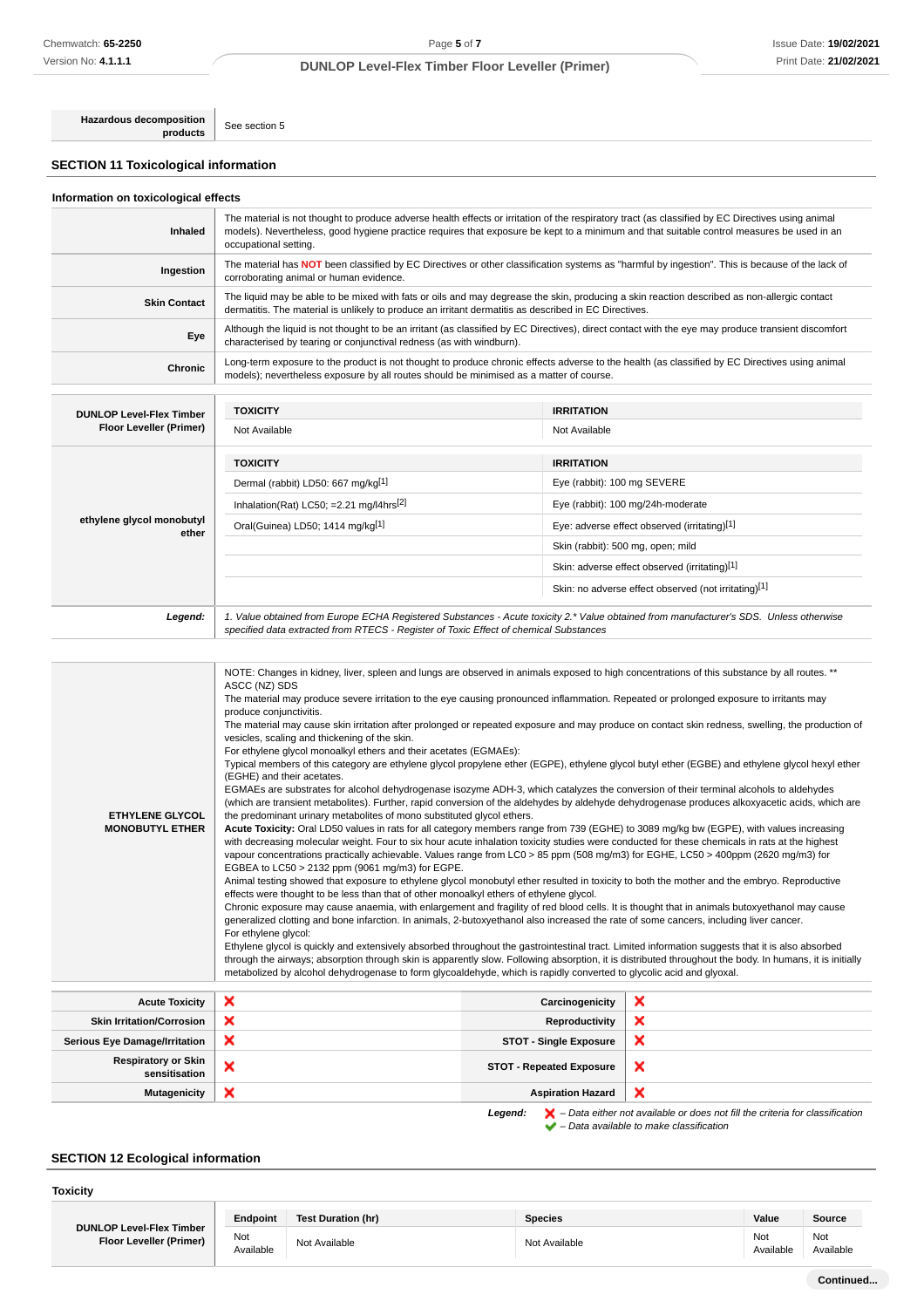|                                    | Endpoint                                                                                                                                                                                                                                                                                                                                                                                        | <b>Test Duration (hr)</b> | <b>Species</b>                | Value         | Source |
|------------------------------------|-------------------------------------------------------------------------------------------------------------------------------------------------------------------------------------------------------------------------------------------------------------------------------------------------------------------------------------------------------------------------------------------------|---------------------------|-------------------------------|---------------|--------|
| ethylene glycol monobutyl<br>ether | <b>LC50</b>                                                                                                                                                                                                                                                                                                                                                                                     | 96                        | Fish                          | 1250-mg/L     | 4      |
|                                    | EC50                                                                                                                                                                                                                                                                                                                                                                                            | 48                        | Crustacea                     | 164mg/L       | 2      |
|                                    | EC50                                                                                                                                                                                                                                                                                                                                                                                            | 72                        | Algae or other aguatic plants | 623mg/L       |        |
|                                    | <b>NOEL</b>                                                                                                                                                                                                                                                                                                                                                                                     | 336                       | Not Available                 | 49.50000-mg/L | 4      |
| Legend:                            | Extracted from 1. IUCLID Toxicity Data 2. Europe ECHA Registered Substances - Ecotoxicological Information - Aquatic Toxicity 3. EPIWIN Suite<br>V3.12 (QSAR) - Aquatic Toxicity Data (Estimated) 4. US EPA, Ecotox database - Aquatic Toxicity Data 5. ECETOC Aquatic Hazard Assessment<br>Data 6. NITE (Japan) - Bioconcentration Data 7. METI (Japan) - Bioconcentration Data 8. Vendor Data |                           |                               |               |        |

#### **Persistence and degradability**

| Ingredient                       | Persistence: Water/Soil                                      | <b>Persistence: Air</b> |  |
|----------------------------------|--------------------------------------------------------------|-------------------------|--|
| ethylene glycol monobutyl ether  | LOW (Half-life $=$ 56 days)<br>LOW (Half-life $= 1.37$ days) |                         |  |
|                                  |                                                              |                         |  |
| <b>Bioaccumulative potential</b> |                                                              |                         |  |
| Ingredient                       | <b>Bioaccumulation</b>                                       |                         |  |
| ethylene glycol monobutyl ether  | LOW (BCF = $2.51$ )                                          |                         |  |
|                                  |                                                              |                         |  |
| <b>Mobility in soil</b>          |                                                              |                         |  |
| Ingredient                       | <b>Mobility</b>                                              |                         |  |
| ethylene glycol monobutyl ether  | $HIGH (KOC = 1)$                                             |                         |  |

#### **SECTION 13 Disposal considerations**

#### **Waste treatment methods Product / Packaging disposal** Legislation addressing waste disposal requirements may differ by country, state and/ or territory. Each user must refer to laws operating in their area. In some areas, certain wastes must be tracked. A Hierarchy of Controls seems to be common - the user should investigate: **P** Reduction ▶ Reuse ▶ Recycling Disposal (if all else fails) This material may be recycled if unused, or if it has not been contaminated so as to make it unsuitable for its intended use. **DO NOT** allow wash water from cleaning or process equipment to enter drain It may be necessary to collect all wash water for treatment before disposal. In all cases disposal to sewer may be subject to local laws and regulations and these should be considered first. Where in doubt contact the responsible authority. **Recycle wherever possible.** Consult manufacturer for recycling options or consult local or regional waste management authority for disposal if no suitable treatment or disposal facility can be identified. Dispose of by: burial in a land-fill specifically licensed to accept chemical and / or pharmaceutical wastes or incineration in a licensed apparatus (after admixture with suitable combustible material). **Decontaminate empty containers.**

# **SECTION 14 Transport information**

| <b>Labels Required</b>  |                |
|-------------------------|----------------|
| <b>Marine Pollutant</b> | <b>NO</b>      |
| <b>HAZCHEM</b>          | Not Applicable |

### **Land transport (ADG): NOT REGULATED FOR TRANSPORT OF DANGEROUS GOODS**

**Air transport (ICAO-IATA / DGR): NOT REGULATED FOR TRANSPORT OF DANGEROUS GOODS**

**Sea transport (IMDG-Code / GGVSee): NOT REGULATED FOR TRANSPORT OF DANGEROUS GOODS**

**Transport in bulk according to Annex II of MARPOL and the IBC code**

Not Applicable

#### **Transport in bulk in accordance with MARPOL Annex V and the IMSBC Code**

| Proc                            | Group         |
|---------------------------------|---------------|
| ethylene glycol monobutyl ether | Not Available |
| $   -$                          | .             |
| $\sim$                          |               |

### **Transport in bulk in accordance with the ICG Code**

| ' name                          | <b>Ship Type</b> |
|---------------------------------|------------------|
| ethylene glycol monobutyl ether | Not Available    |
| $   -$                          |                  |

# **SECTION 15 Regulatory information**

**Safety, health and environmental regulations / legislation specific for the substance or mixture**

**ethylene glycol monobutyl ether is found on the following regulatory lists**